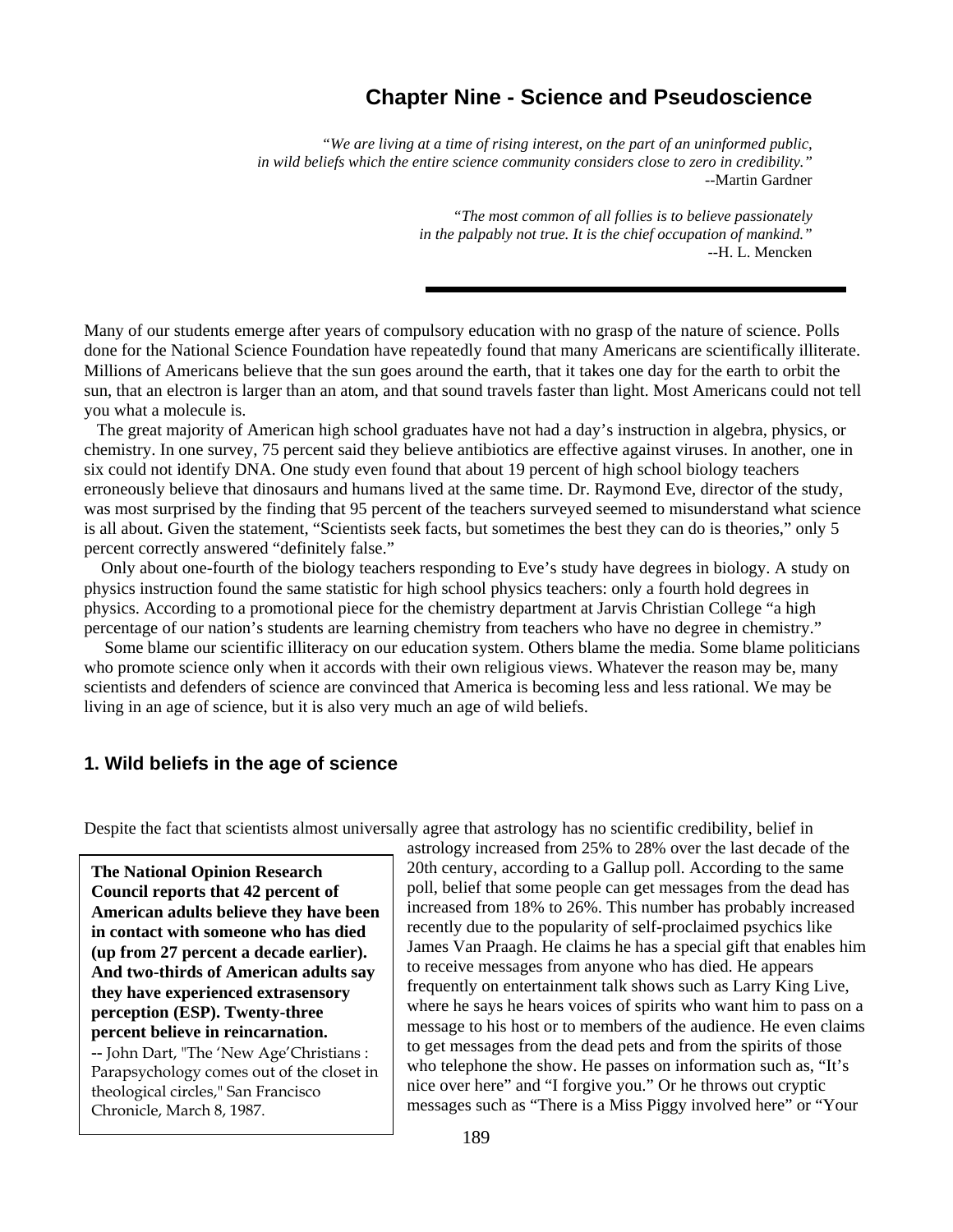dog is upset that you gave away his favorite food bowl." There is a two-year wait for those who want a private reading from Mr. Van Praagh. Similar stories can be told about others who have found a large market for the bereaved, such as John Edward, Silvia Browne, George Anderson, and a host of others. The list of pet psychics is also growing, led by Sonya Fitzpatrick, who always asks the pet owner for the pet's name before proceeding to tell the owner that the pet wants him or her to know this or that.

 Millions of people believe psychics have a special gift that brings them into direct contact with the spirits of the dead, even dead animals. This belief not only supports their hope that there is life after death, it gives them hope that they might be able to make contact with a loved one who has died, even a beloved spaniel. These hopes are so strong in some people that they lead to irrational behavior. Take this example from Sylvia Browne and Larry King on the Larry King Live show (December 5, 2003):

KING: Shizuoka, Japan. Hello.

CALLER: Oh, hi.

KING: Hi.

CALLER: I'd like to ask about my mother. We had some unresolved issues.

BROWNE: Yes. But I don't know if you could have had any resolved issues with your mother because she was so very difficult to deal with. And I'm not saying that to be cruel. So, you see, the thing that you got to realize is when somebody goes to the other side, everything is OK.

CALLER: But she's -- you can definitely see her on the other side?

BROWNE: Yes. Little. She's little.

CALLER: Yes, well, the last time I spoke to her, she was alive.

BROWNE: Yes, but see, I don't -- she's not alive now.

CALLER: She's dead.

BROWNE: Yes.

CALLER: You're telling me my mother has died?

BROWNE: Yes.

CALLER: You're sure about this?

BROWNE: I'm positive.

CALLER: OK. Well, I'll have to get back to you after I've called her.

BROWNE: All right.

CALLER: Thank you.

KING: OK, now, what -- she doesn't know, hasn't heard from her mother.

BROWNE: No.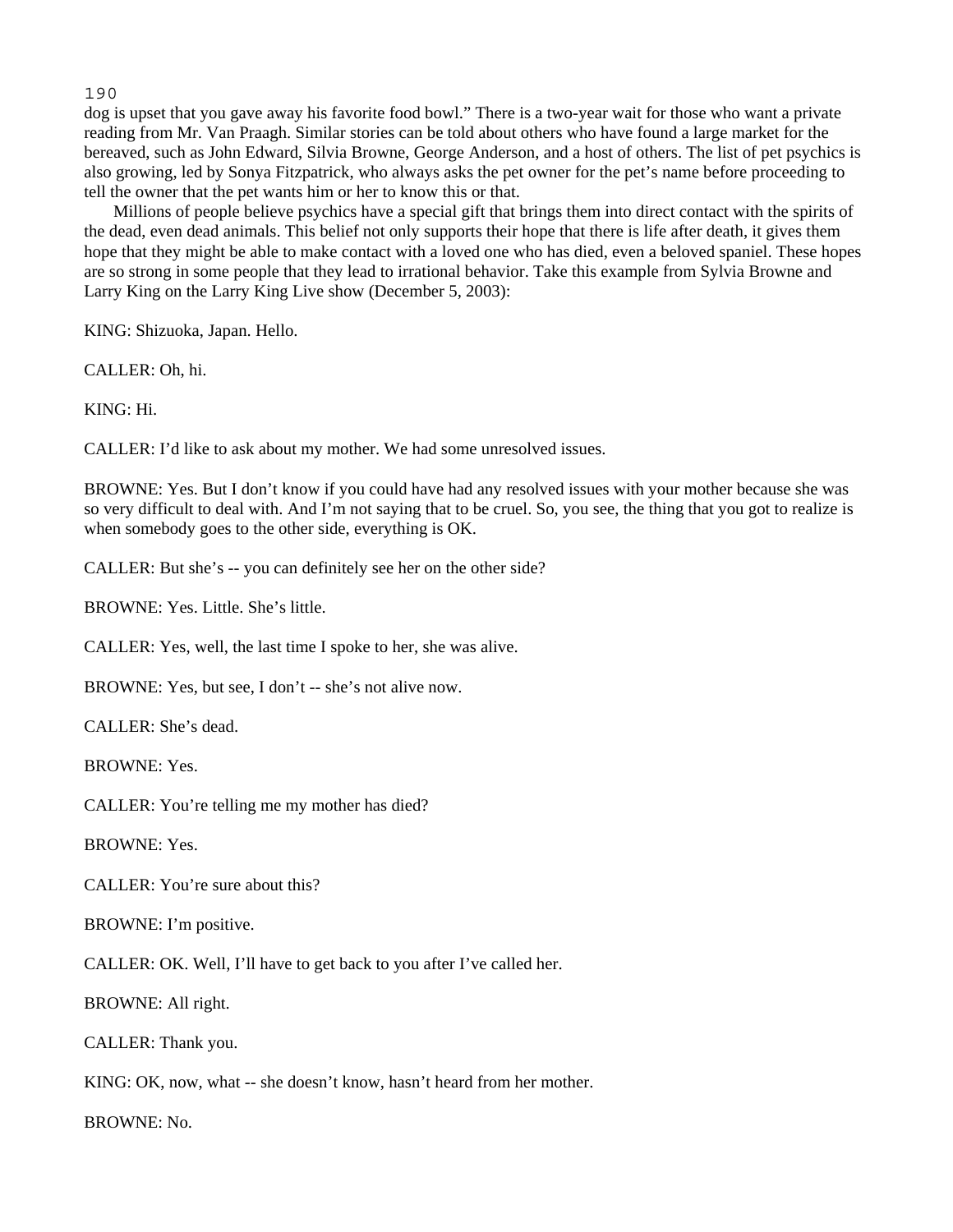KING: And she's trying to reach her, hasn't heard from her.

BROWNE: That's right.

KING: You saw her as gone.

BROWNE: That's right.

KING: OK. And you were truthful enough to say that.

Of course, the caller was never heard from again. Neither King nor Browne will give it another thought. They are not going to follow up and see if the mother is dead or not. Why? They don't have to. The woman's dead. Sylvia "saw her as gone." That's all you need to know. Next caller, please. It doesn't matter that Browne just says whatever pops into her head, no matter how silly or stereotypical. She's little! She's Japanese so she must be little. Even in death the Japanese are little. Everybody else who called wanted to contact the dead, so why would Sylvia assume this lady from Japan was any different? A mother and daughter have unresolved issues and the daughter wants to make contact. What would Browne do if she was confronted with the fact that the mother is alive. She said she was positive the mother had died. She could always say: I never claimed to be infallible. Sometimes I get it wrong. Let's move on. This is a win-win situation for the psychic. If the client can make sense out of what you say, you're right. If the client can't make sense out what you say, you're also right. And if the client can make sense out of what you say and find you in error, you're still right because you never said you were always right. Therefore, whether you're right or wrong, you're right!

 Belief in psychic phenomena is widespread, though the scientific evidence for such beliefs is scant. The Gallup poll mentioned above found that belief in ghosts has increased in recent years from 25% to 38%. Belief in ESP has remained steady at 50%. Yet, more than one hundred and fifty years of research has produced little of significance in parapsychology, the science that studies ESP and psychokinesis. As mentalist and author Milbourne Christopher put it: "Many brilliant men have investigated the paranormal but they have yet to find a single person who can, without trickery, send or receive even a three-letter word under test conditions" (Christopher 1970: 37). We still await the first person to move even a pencil across a table without blowing it or pulling it by a thin thread. And we implore all the many self-promoting psychic detectives and clairaudients to use their powers to please tell us where a terrorist will strike next.

 Bizarre psychotherapies, with no empirical studies to support their validity, sprout up like mushrooms in the wild. In 2001, two psychotherapists went on trial for smothering a 10-year-old girl to death during "rebirthing therapy." The 70-minute therapy-killing was videotaped. Jurors wept as they watched. The prosecutor called it "torture" not therapy. The therapists were unlicensed, but so is every other psychotherapist in Colorado. They were also unregistered, which is illegal in Colorado. The victim, Candace Newmaker, was found not breathing and with no pulse when she was unwrapped after the procedure. Prosecutors say she asphyxiated on her own vomit. The two therapists were found guilty of "reckless child abuse resulting in death," which carries a mandatory minimum prison sentence of 16 years in Colorado. Rebirthing therapy is now illegal in that state. But many other unorthodox and unproven therapies are not illegal in Colorado or anywhere else.

 So-called "alternative" medicine has been joined by "alternative" history and "alternative" science. In each case, "alternative" seems to mean "we don't have to follow traditional rules of evidence and argumentation. We can substitute imagination and desire for proof. We have satisfied customers; that's all that matters." Alternative medicine is often based upon metaphysical beliefs and is frequently anti-scientific. Because truly alternative medical practices would be ones that are known to be equally or nearly equally effective, most alternative medical practices are not truly alternative.

 Some of our most popular television programs feature alien visitations, spirits, angels, psychics, healing prayer, and government conspiracies to cover up each of the above. Daily newspapers feature stories on astrology, graphology, or personology, a revitalized version of physiognomy, a  $16<sup>th</sup>$  century pseudoscience. One is more likely to see a biography of Michel Nostradamus, a 16th century French astrologer, or Edgar Cayce (d. 1945), an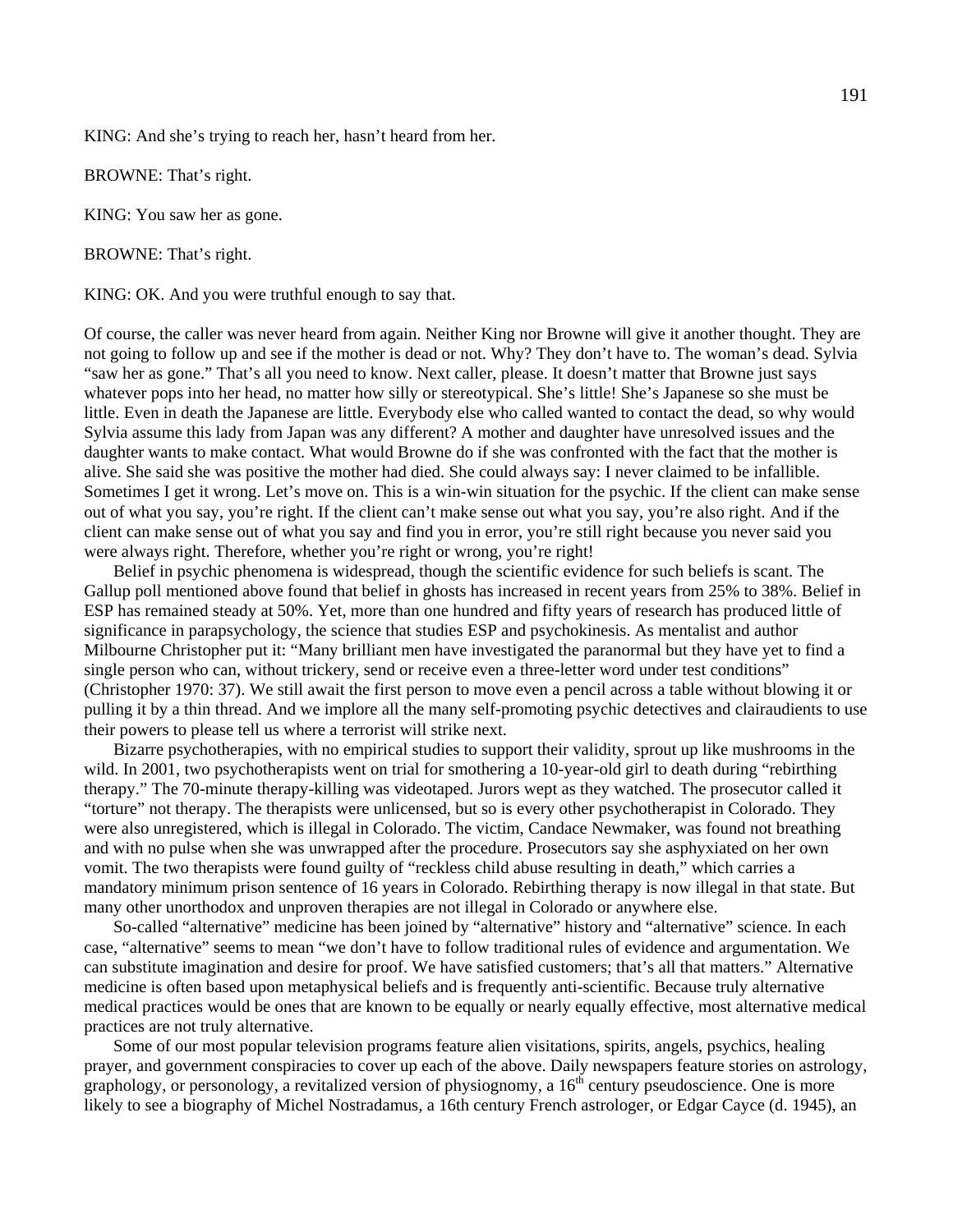American psychic who predicted California would sink into the ocean and who recommended "bedbug juice" as a remedy for dropsy, than one is to see a biography of Albert Einstein, Sir Isaac Newton, or Carl Sagan.

It is not just avid readers of *The National Enquirer* or *The Star* who are likely to be attracted to tales of alien abductions or of children who can read newspapers by sitting on them. Numerous educated and intelligent people believe and advocate equally incredible claims.

Why is it that occult, paranormal, and pseudoscientific claims are so popular in this Age of Science?

On the other hand, are the critics of *wild beliefs* simply close-minded skeptics who will not give an idea a chance if it does not fit with their preconceived notions of a tidy, scientifically explicable universe? Are the disagreements over alien abductions, channeling, ESP, biorhythms, psychics, apparitions, healing prayer and the like, nothing more than what we would expect when reasonable people tackle complex issues? Are the skeptics too skeptical?

We should note that skeptics of pseudoscience are not all atheists who believe that only scientific claims are meaningful. Many skeptics are religious. Many recognize the *limits* of science and do not restrict themselves to belief in only empirical, scientific matters. On the other hand, believers in pseudoscientific, occult, or paranormal claims are not all ignorant and uneducated. They are not all gullible to the point of intellectual disablement, resenting anyone smarter than they are. Many believers are highly educated, intelligent people, with no axes to grind. Because of the varied natures of skeptics and believers, it is not possible to determine whether an idea is a legitimate scientific idea or a crackpot idea simply by determining *who* holds the idea. Thus, we will not be able to identify *pseudoscience* solely by a set of characteristics that apply to all believers. Nor can we identify something as *science* by a set of characteristics that apply to all scientists. There are distinguishing features of scientists and pseudoscientists, but these features are to be found in their *methods of investigation*, in their *treatment of evidence*, and, to some extent, in the areas they believe are open to scientific discovery. We will consider each of these features, but first let me give the reader some more examples of what Gardner means by *wild beliefs*.

 One current *wild belief* is the belief in **channeling**, a process whereby an individual (the "channeler") claims to be invaded by a spirit entity. The spirit allegedly speaks through the channeler. Actress Shirley MacLaine and the ABC television network gave credibility to this modern version of ghosts speaking through a medium.<sup>1</sup> Channeling has become big business. In 1987 in the San Francisco Bay area, \$15 would get you in to hear "Michael", an entity said to have had 1,050 beings over time, give personal advice to enthusiastic young professionals. After the show, customers were offered *Acu-Kinetic Repatterning*. For \$520 anyone could become a "certified practitioner," and for \$150 anyone could purchase the program "Change Your Life Through Colors." The latter was usually \$275, but this was a special introductory offer.<sup>2</sup> According to the Gallup poll mentioned earlier, about 15% of adult Americans believe in channeling.

 In Tacoma, Washington, people spend thousands of dollars to attend sessions by J.Z. Knight. She claims to channel Ramtha, a 35,000 year-old warrior spirit who once lived in the mythical land of Atlantis. Another *wild belief* is the belief in **alien abductions**. The popularity of books such as Whitley Strieber's *Communion: A True Story* or movies such as *Fire in the Sky* indicates the attractiveness of the idea of humans being abducted by aliens. Yet, the idea has little or no scientific backing. There are many such ideas that are very popular today, even among educated and intelligent people. John E. Mack, a professor of psychiatry at the Cambridge Hospital, Harvard Medical School, has published an account of his patients who claim to have been abductees.<sup>3</sup> After four years of treating some twenty people, Mack says "it became clear to me that I was dealing with a phenomenon that could not be explained psychiatrically, yet was simply not possible within the framework of the Western scientific worldview." In other words, 'I don't think my patients are crazy and there is no way they could be telling the truth unless we abandon all the laws of nature and rules of scientific evaluation of evidence we've developed these past two millennia. Therefore, they are probably telling the truth.' This is not very good logic, but it may make Mack rich and famous. (It was reported that he received a \$200,000 advance for his first book about the abductions.) He has recently published another book, *Passport to the Cosmos: What the Alien Visitations Are Teaching Us* (Crown Publishing, 1999), to prepare us for the new millennium.

 Another *wild belief* is the belief in **dianetics**, the so-called "modern science of mental health" created by L. Ron Hubbard. *Dianetics* is a text that has zero credibility in the scientific world, yet it has sold millions of copies and is the foundation of a very lucrative organization, Scientology. Another popular *wild belief* is the belief in **biorhythms**. Like astrology, biorhythm theory holds that your fate is determined by your time of birth. Unlike

#### 192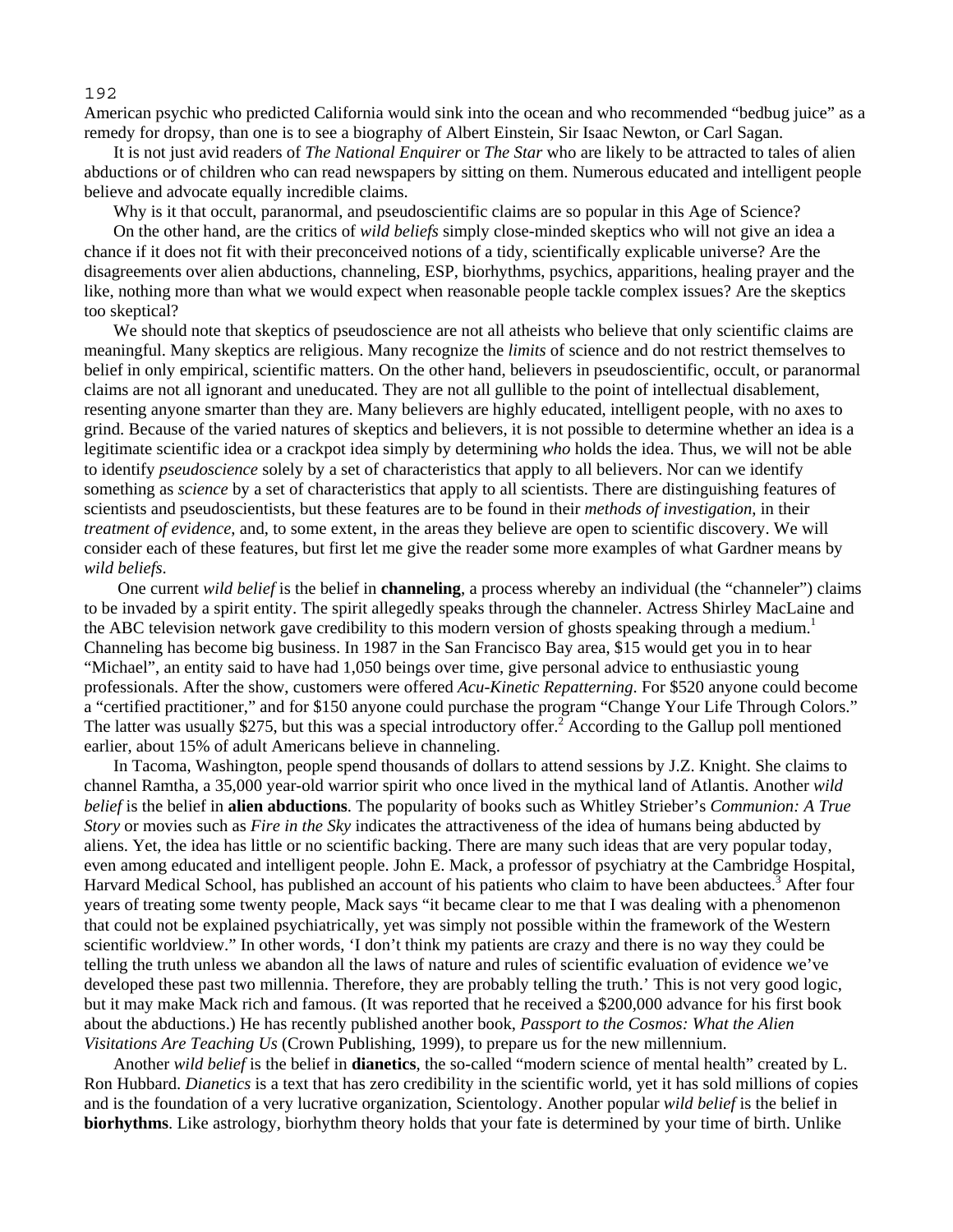astrology, however, biorhythm theory is based on alleged natural cycles, rather than on the positions of celestial phenomena at the time of birth. The numbers 23, 28, and 33 are all you need to know. Where the moon, sun, stars, planets, and the like were at the time of your birth are unimportant. What little scientific study there has been of biorhythms has indicated that the theory is false, yet its adherents remain undaunted.

 Finally, there is the popularity of belief in **apparitions**, such as the case of Audrey Santo. A steady stream of letters and visitors pour into the Santo home in Worcester, Massachusetts, where Linda Santo has set up a kind of shrine to her daughter. Many people believe that Audrey has the power of healing the sick. Since 1987, Audrey has been in a coma-like state known as akinetic mutism because of a swimming accident. She was three years old when she nearly drowned. Her mother took her comatose daughter to Medjugorje in the former Yugoslavia, where pilgrims have been going since some young children in the village claimed that the Virgin Mary had appeared to them. (The local bishop investigated the matter and declared that the story was a fraud, but that did not deter the pilgrims.) According to Mrs. Santo, the Virgin Mary appeared to Audrey and asked her if she would agree to become a "victim soul," someone who takes on the sufferings and ailments of other people. According to her mother, the four-year-old, comatose Audrey agreed. How even a healthy child at age four could understand the concept of a 'victim soul' is a mystery. What is not a mystery is that while on the pilgrimage Audrey suffered cardiac arrest and had to be evacuated to the U.S. so she could receive proper medical care. Her mother did not see the cardiac arrest as Audrey's first experience as a victim soul, however. Instead, she blamed it on being near an abortion clinic. A documentary has been made about Audrey, and she has been featured on the ABC news magazine program *20/20* several times. (For more on wild beliefs, see my *Skeptic's Dictionary* published by John Wiley & Sons (2003) or my website at **www.skepdic.com**).

 Of course, not all *wild beliefs* are equally wild. Furthermore, not all *wild beliefs* claim to be supported by empirical evidence. When we refer to **pseudoscientific** beliefs, we are not referring to every wild belief imaginable. We are referring only to those that falsely claim to have scientific or empirical validity. Thus*, we do not classify metaphysical or religious beliefs as pseudoscientific, no matter how wild those beliefs may be, as long as they are not claimed to be scientific beliefs.* If a person's religion requires her to believe that the souls of women are inferior to the souls of men, we do not call that belief *pseudoscientific* unless the believer claims it is a scientific fact. If he believes it on *faith* in some text he holds sacred, it is a **metaphysical** belief, not a pseudoscientific belief. In any case, it is not really the *beliefs* we should be interested in so much as *the methods of arriving at and supporting those beliefs*. After all, there are some *wild beliefs* that are generally accepted by the scientific community as having very strong probability, such as *the theory of evolution of species* and *the Big Bang Theory*. We should not disconnect beliefs from how they were acquired and how they are supported. Scientific methods of testing and evaluating claims are an integral part of scientific claims. When those methods are misunderstood, misapplied, or ignored, the beliefs based on them lose whatever scientific integrity they might otherwise have had. The result is not science but **borderline science, junk science,** or **pseudoscience***.* I prefer the term **pseudoscience**, and will use it in this chapter to describe *those endeavors to defend a claim or theory as scientific when either* (1) *the methods used to defend the belief are misapplied or misunderstood scientific methods;* (2) *the belief itself is not capable of being scientifically tested; or (3) the belief is capable of being scientifically tested and has been falsified, but its adherents refuse to give up the belief*.

 Before examining some *wild beliefs*, we will first outline what is required of a scientifically credible claim. This should help us understand some important features of scientific reasoning. Then, we will go on to examine some examples of pseudoscience.

# **2. Scientific facts and theories**

Science presupposes a regular order to nature and assumes there are underlying principles according to which natural phenomena work. It assumes that these principles or laws are relatively constant. Science systematically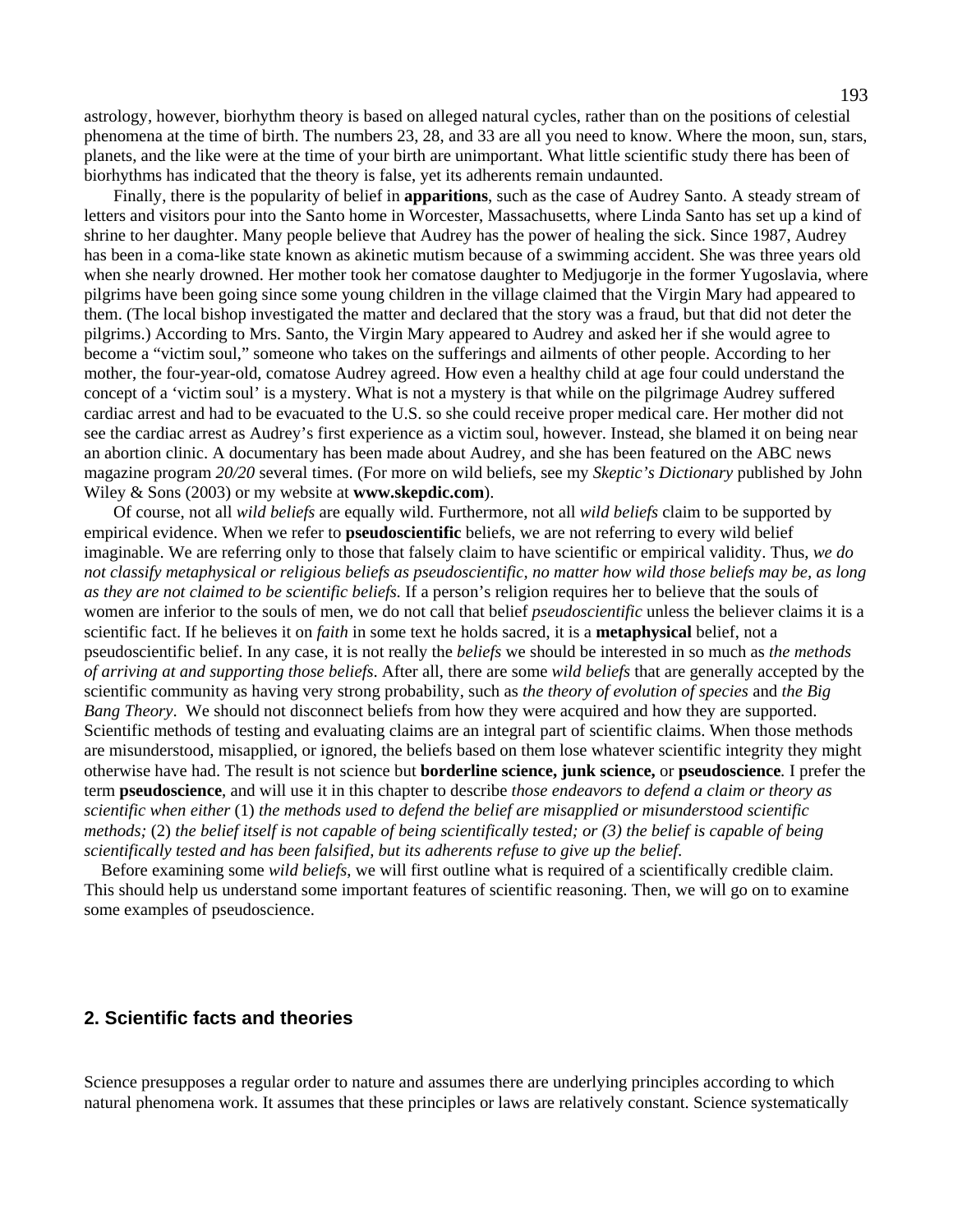gathers facts about the empirical world and proposes theories to explain those facts. But this process is more complex than, say, gathering flowers in a basket and then going home to categorize them.

A scientific theory is a unified set of principles, knowledge, and methods for explaining the behavior of some specified range of empirical phenomena. Non-scientists commonly use the term 'theory' to refer to a speculation or guess based on limited information or knowledge. However, when we refer to a scientific theory, we are not referring to a speculation or guess, but to *a systematic explanation of some range of empirical phenomena.*  Scientific theories attempt to understand the world of observation and sense experience. They attempt to explain how the natural world works. A scientific theory must have *some logical consequences* we can test against Nature by making predictions based on the theory. The exact nature of the relationship of a scientific theory making predictions and being tested is something about which philosophers widely disagree, however (Kourany 1997).

It is true that some scientific theories, when they are first developed and proposed, are often little more than guesses based on limited information. On the other hand, when mature and well developed, scientific theories systematically organize knowledge and allow us to explain and predict wide ranges of empirical events. In either case, however, one characteristic must be present for the theory to be *scientific.* The distinguishing feature of scientific theories is that they are "capable of being tested by experience" (Popper 1959: 40). To be able to test a theory by experience usually means to be able to predict certain observable or measurable consequences from the theory. For example, from a theory about how physical bodies move in relation to one another, one predicts that a pendulum ought to follow a certain pattern of behavior. One then sets up a pendulum and tests the hypothesis that pendulums behave in the way predicted by the theory. If they do, then the theory is **confirmed**. If pendulums do not behave in the way predicted by the theory, then the theory is **falsified**. This assumes that your predicted behavior for the pendulum was correctly deduced from your theory and that your experiment was conducted properly.

The fact that a theory passed an empirical test does not *prove* the theory, however. The greater the number of severe tests a theory has passed, the greater its **degree of confirmation** and the more reasonable it is to accept it. However, to *confirm* is not the same as to prove logically or mathematically. No scientific theory can be proved with absolute certainty.

The more tests that can be made of the theory, the greater its empirical content (Popper 1959: 112, 267). A theory from which very few empirical predictions can be made will be difficult to test and generally will not be very useful. A useful theory is **rich**, i.e., many empirical predictions can be generated from it, each one serving as another test of the theory. Useful scientific theories lead to new lines of investigation and new models of understanding phenomena that heretofore have seemed unrelated (Kitcher 1983). For example, Darwin's theory of natural selection enormously increased our understanding of biology when it was joined with the new field of genetics (Larson 2004).

However, even if a theory is very rich and even if it passes many severe tests, it is always possible that it will fail the next test. It is always possible that a new hypothesis will be derived from the theory. An experiment may be set up to test the new hypothesis and it may turn out that what *should* follow from the theory does not occur.

**Evolution "is a scientific theory only, and it has in recent years been challenged in the world of science and is not yet believed in the scientific community to be as infallible as it was once believed."** --Ronald Reagan There are at least three errors in this quote from Mr. Reagan: 1. Evolution is a fact *and* a theory (such as Darwin's theory of natural selection); 2. Natural selection has been challenged but the scientific community has rejected the challenges; and 3. The

scientific community has never thought of natural selection or any

other theory as infallible.

Karl Popper calls this characteristic of scientific theories "falsifiability." A necessary consequence of scientific claims being falsifiable is that they are also **fallible***.* For example, Einstein's special theory of relativity is accepted as "correct" in the sense that "its necessary inclusion in calculations leads to excellent agreement with experiments" (Friedlander 1972: 41). This does not mean the theory is infallibly certain.

Scientific facts, like scientific theories,

are not *infallible certainties*, either. Noted paleoanthropologist and science writer Stephen Jay Gould reminds us that in science 'fact' can only mean "confirmed to such a degree that it would be perverse to withhold provisional assent" (Gould 1983: 254). However, facts and theories are different things, notes Gould, "not rungs in a hierarchy of increasing certainty. Facts are the world's data. Theories are structures of ideas that explain and

### 194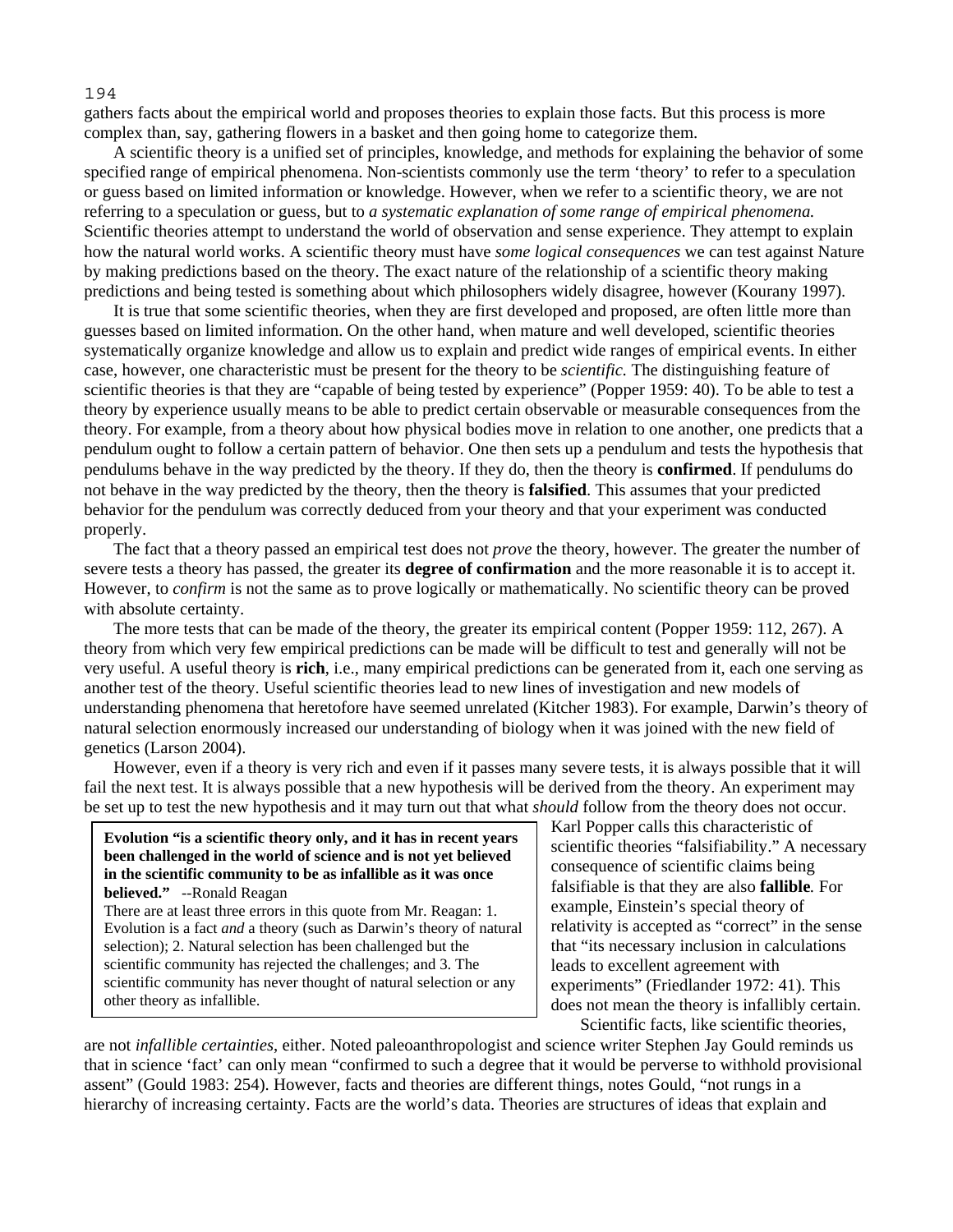interpret facts." In Popper's words, "Theories are nets cast to catch what we call 'the world': to rationalize, to explain, and to master it. We endeavor to make the mesh ever finer and finer."

For many people, 'theory' means *uncertain*. To the uninformed public, facts contrast with theories. However, scientific theories vary in degree of certainty from the highly improbable to the highly probable. That is, there are varying degrees of evidence and support for different theories. Some are more reasonable to accept than others. But even the most reasonable scientific theory is not absolutely certain. On the other hand, so-called 'facts' are not absolutely certain, either. Facts involve not only easily testable perceptual elements; they also involve interpretation.

One sign that an idea is not scientific is the claim that the idea is infallibly certain and irrefutable. Claims of infallibility and the demand for absolute certainty characterize not science but pseudoscience. The idea of **creationism** is a good example of a non-scientific theory because its adherents claim it is absolutely certain and cannot be falsified. Creationism is the doctrine that God created the universe and all species that have ever existed one by one. Although Karl Popper's falsifiability notion has been much attacked by philosophers of science (Kitcher 1983), it seems undeniable that there is something profoundly different about such theories as creationism and natural selection. It also seems undeniable that one profound difference is that the metaphysical theory is consistent with every conceivable empirical state of affairs, while the scientific one is not (Carroll 2003: 88). "I can envision observations and experiments that would disprove any evolutionary theory I know," writes Gould, "but I cannot imagine what potential data could lead creationists to abandon their beliefs. Unbeatable systems are dogma, not science." Some creationists consider the theory of creation described in *Genesis* to be a *scientific* account, and the Big Bang theory and the theory of evolution to be false.<sup>4</sup> In this debate, creationists have asserted such things as *evolution is not a fact, it is just a theory*. Some scientists, such as Carl Sagan, on the other hand, have asserted that *evolution is a fact, not a theory.* Stephen Jay Gould claims that evolution is *both* a fact *and* a theory. *That* evolution has occurred is a fact*;* the mechanism by which it occurred is theoretical. Darwin, notes Gould, "continually emphasized the difference between his two great accomplishments: establishing the fact of evolution, and proposing a theory—*natural selection—*to explain the mechanism of evolution." Darwin's proposed theory initiated a very fruitful debate. Creationists, mistaking the *uncertain* in science for the *unscientific*, see the debate among evolutionists as a sign of weakness. Scientists, on the other hand, see uncertainty as simply an inevitable element of scientific knowledge. They regard debates on fundamental theoretical issues as healthy and stimulating. Science, says Gould, is "most fun when it plays with interesting ideas, examines their implications, and recognizes that old information may be explained in surprisingly new ways." Thus, through all the debate over evolutionary mechanisms no biologist has been led to doubt that evolution has occurred. "We are debating how it happened," says Gould (1983: 256). What makes socalled "scientific creationism" a pseudoscience is that it attempts to pass itself off as science although it shares very little in common with scientific theorizing. Creationism will remain forever unchanged as a theory. It will engender no debate among scientists about fundamental mechanisms of the universe. It generates no empirical predictions that could be used to test the theory. It is considered irrefutable by its advocates, who will not consider any evidence that might falsify their beliefs.

The history of science, however, clearly shows that *scientific* theories do not remain forever unchanged. The history of science is not the history of one absolute truth being built upon other absolute truths. Rather, it is, among other things, the history of theorizing, testing, arguing, refining, rejecting, replacing, more theorizing, more testing, and so on. It is the history of theories working well for a while, anomalies occurring at times (i.e., new facts being discovered that do not fit with established theories), new facts being discovered that invigorate old theories (like genetics did for natural selection), and new theories being proposed and eventually replacing the old ones partially or completely.

Of course, it is possible for scientists to act unscientifically, to be dogmatic and dishonest. However, the fact that one finds an occasional oddball or charlatan in the history of science (or a person of integrity and genius among pseudoscientists) does not imply that there really is no difference between science and pseudoscience. Because of the public and empirical nature of scientific debate, the charlatans will be found out, errors will be corrected and the honest pursuit of the truth is likely to prevail in the end.

We should remember that science, as Jacob Bronowski put it, "is a very human form of knowledge....Every judgment in science stands on the edge of error.... Science is a tribute to what we can know although we are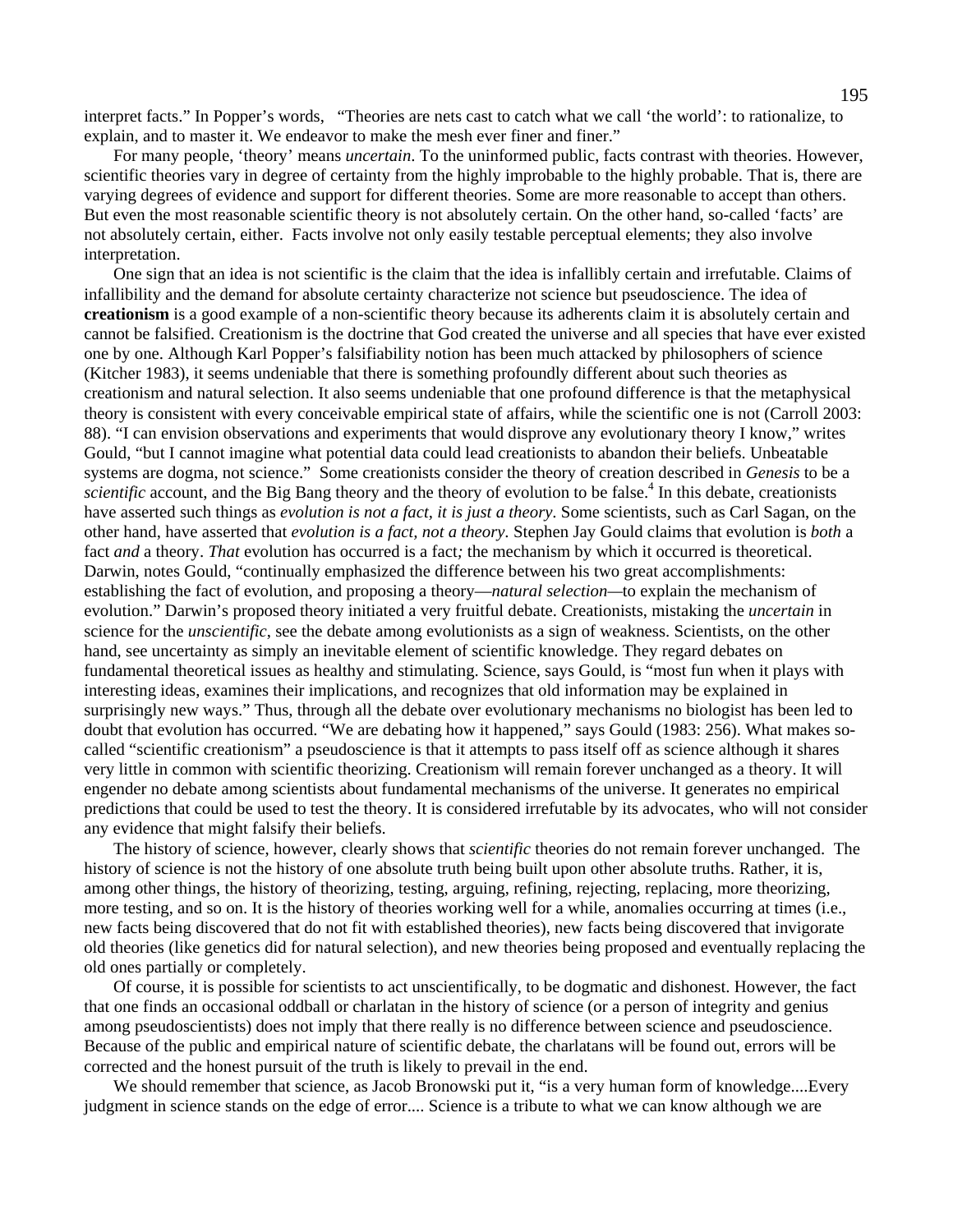fallible" (Bronowski 1973: 374). "One aim of the physical sciences," he said, "has been to give an exact picture of the material world. One achievement of physics in the twentieth century has been to prove that aim is unattainable" (Bronowski 1973: 353).

Bronowski made his point about the *human* quality of scientific knowledge in a most poignant manner. For the televised version of his *Ascent of Man*, he went to the concentration camp and crematorium at Auschwitz. Millions of Jews, homosexuals and other 'undesirables' were murdered and cremated there during World War II. Some of those executed were Bronowski's relatives. Standing in a pond where the ashes were dumped, and grabbing a handful of muck, he said

It is said that science will dehumanize people and turn them into numbers. That is false, tragically false. Look for yourself. This is the concentration camp and crematorium at Auschwitz. This is where people were turned into numbers. into this pond were flushed the ashes of some four million people. And that was not done by gas. It was done by ignorance. When people believe that they have absolute knowledge, with no test in reality, this is how they behave. This is what men do when they aspire to the knowledge of gods (374).

Scientific knowledge is *human* knowledge and scientists are human beings. They are not gods, and science is not infallible. Yet, the general public often thinks of scientific claims as *absolutely certain* truths. They think that if something is not certain, it is not scientific and if it is not scientific, then any other non-scientific view is its equal. This misconception seems to be, at least in part, behind the general lack of understanding about the nature of scientific theories.

Another common misconception is that since scientific theories are based on human perception, they are necessarily relative and therefore do not really tell us anything about the real world. Science, according to certain "postmodernists" cannot claim to give us a true picture of what the empirical world is really like; it can only tell us how it appears to scientists. There is no such thing as scientific truth. All scientific theories are mere fictions. However, just because there is no one, true, final, godlike way to view reality, does not mean that every viewpoint is as good as every other. Just because science can only give us a *human* perspective, does not mean that there is no such thing as scientific truth. When the first atomic bomb went off as some scientists had predicted it would, another bit of truth about the empirical world was revealed. Bit by bit we are discovering what is true and what is false by empirically testing scientific theories. To claim that those theories that make it possible to explore space are "just relative" and "represent just one perspective" of reality is to profoundly misunderstand the nature of science and scientific knowledge.

# **3. Non-scientific or conceptual theories**

There is wide disagreement as to what can be a subject for scientific theorizing. The behavior of gasses or particles can be a subject for science, but can *human behavior* be a subject for science? There is much disagreement here among philosophers and practitioners of the social sciences such as psychology, sociology, history, and related fields. Is human behavior reducible to a set of principles or laws, just as the behavior of particles or waves is? Is human behavior reducible to observable phenomena or to the observable effects of lawful and regular phenomena? If so, human behavior can be the subject of scientific theorizing. If not, then no matter how empirical the study of human behavior is, it cannot be scientific. If human will, desire, and motivation cannot be reduced to principles of regularity, then human behavior is essentially different from the behavior of anything else in nature and cannot be the subject of scientific theorizing. But even if there can be no science of human behavior, there can still be explanations and theories of human behavior, whether they are psychological, sociological, or historical. Those explanations can be very heavily empirical, but because such theories are not falsifiable or testable in any way, they are non-scientific.

 Can spiritual phenomena be a subject for scientific theorizing? Some scientists think so. Several articles claiming to have scientific evidence of the healing effects of intercessory prayer have been published over the past few years in reputable medical journals. A scientist at the University of Arizona has written a book called *The Afterlife Experiments: Breakthrough Scientific Evidence of Life After Death* (Atria Books 2002). Yet, most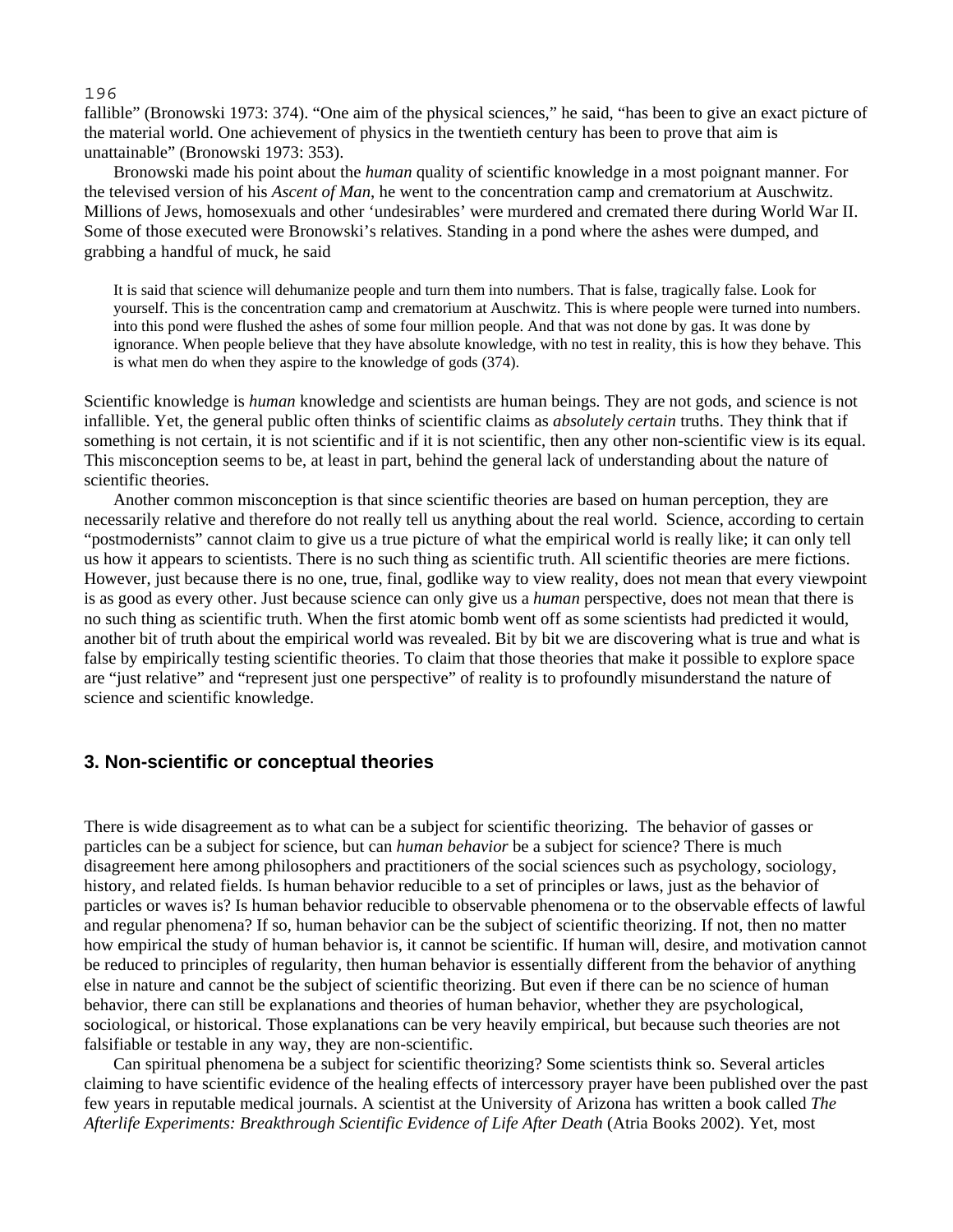scientists believe that science is limited to explanations of the *natural* world and that *supernatural* matters should be left to the philosophers and theologians.

On the other hand, some non-scientific theories attempt to explain *non-empirical* concepts or values. Others do not try to explain anything; they are *prescriptive* in nature. A prescriptive theory, such as a theory of justice, prescribes what *ought to be* rather than describes what is. Aesthetic theories, ethical theories, literary theories and metaphysical theories are non-scientific. As theories, they are not inferior to scientific ones, but they are different and must be evaluated differently. As we shall see, each type of theory has its proper place in the human quest for knowledge and understanding of the world we live in.

Non-scientific theories—sometimes called **conceptual theories—**are characterized, in part, by not being falsifiable or empirically testable. Generally speaking, a non-scientific theory is tested by its *utility*, its *logical coherence* (i.e., the compatibility of the concepts which make up the theory), and *its consistency with what we know about the world and with our beliefs.* Thus, while it is possible to point out that certain empirical facts can be predicted from some non-scientific theories, such predictions are not tests of the theory. Non-scientific theories, if they are coherent, are *consistent with every imaginable state of affairs in the universe*. It is not surprising, then, that many non-scientific theories are put forth dogmatically. They are not offered to be tested, but to be accepted as infallibly true.

The metaphysical theory of **materialism** is an example of a conceptual or non-scientific theory. Materialism is the theory that the nature of all reality is physical. Materialism denies the existence of a non-corporeal God and it denies the existence of immaterial souls. If a materialist believes in God, it is a belief in a physical being: one who occupies space, is tangible, and the like. If a materialist believes in souls, it is a belief in physical beings. There are no spirits, or non-physical realities, according to the materialist. When a materialist tries to explain the *mind*, he or she generally claims that the mind is a function of the brain and that all mental phenomena are reducible to brain states.

How would one go about testing the theory of materialism? Like all conceptual theories*, materialism cannot be empirically tested*. It is not falsifiable. It is logically coherent. That is, there are no logical contradictions in believing that everything real is physical. It is consistent with what we know about the world. That is, everything that can be explained by spirits or non-physical realities can be explained by materialism. Furthermore, a materialist would find the theory to be compatible with science, atheism, biochemical theories of mental illness, neurological explanations for apparent paranormal experiences, and so on. A believer in materialism would no doubt find the theory useful for explaining all kinds of phenomena. Nonetheless, materialism cannot be empirically tested; thus, it cannot be empirically confirmed in any meaningful way. On the other hand, it cannot be refuted, either. There is no way one could prove that materialism is false by appeal to empirical evidence. Furthermore, everything that could be said about the value and validity of materialism applies equally to the theory of **immaterialism** (also called **metaphysical idealism**), the theory that only spiritual or non-physical reality exists, and that the material world is an illusion.

### **4. Pseudoscientific theories**

A **pseudoscientific theory** is not another *kind* of theory, to be evaluated along with scientific and conceptual theories. A pseudoscientific theory is *not* scientific but its proponents claim that it is. The defenders of a pseudoscience will claim that their belief is based on empirical evidence. They may even use scientific methods, but often they misapply or misunderstand those methods. Their theory is either essentially *not falsifiable*, or it is falsifiable and has been falsified but the adherents refuse to accept the evidence against their theory.

 Pseudoscientists are fond of pointing out the *consistency* of their theories with the known facts or with predicted consequences, but they do not recognize that such consistency is not proof of anything. For example, "the truth of the hypothesis that plague is due to evil spirits is not established by the correctness of the deduction that you can avoid the disease by keeping out of the reach of the evil spirits" (Beveridge 1957: 118). The fact that a dowser finds water does not prove he is using paranormal powers. The fact that someone performs better than chance in a card-guessing experiment is not proof of ESP, even though parapsychologists claim that it is.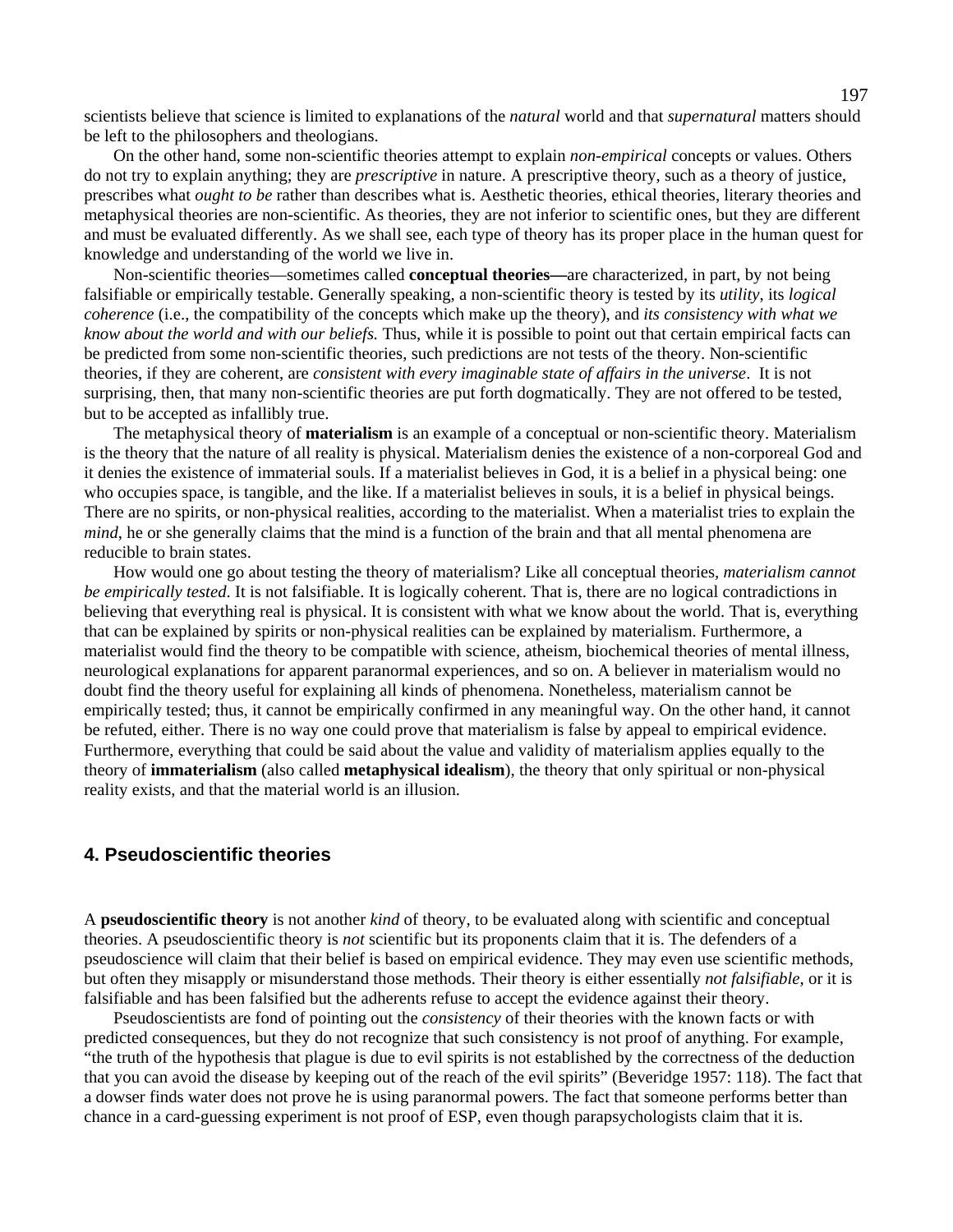Several characteristics of pseudoscientists and pseudoscience seem to stand out (Radner and Radner 1982: ch. 3):

### **Characteristics of pseudoscience and pseudoscientists**

**1. The tendency to propose as scientific theories that cannot be empirically tested in any meaningful way;** 

**2. The dogmatic refusal to give up an idea in the face of overwhelming evidence that the idea is false, and the use of** *ad hoc hypotheses* **to try to save the theory;** 

**3. Selective use of data: the tendency to count only confirming evidence and to ignore disconfirming**  evidence:<sup>5</sup>

**4. The use of personal anecdotes as evidence;** 

**5. The use of myths or ancient mysteries to support theories, which are then used to explain the myths or mysteries; and** 

 **6. Gullibility, especially about paranormal, supernatural, or extraterrestrial claims.**

A critical thinker should recognize the difference between scientific and non-scientific theories, and differentiate between the methods appropriate for the investigation and evaluation of each. A critical thinker ought not to claim that a belief or theory is scientific when it is actually non-scientific or pseudoscientific. The following accounts of pseudoscientific theories will provide examples of some of the above traits.

# **4.1 Applied Kinesiology: refusal to give up an idea in spite of the evidence against**

The practitioners of applied kinesiology (mostly chiropractors) believe that muscles reflect the flow of chi ("energy") and that by measuring muscle resistance one can determine the health of bodily organs and nutritional deficiencies (Carroll 2003: 28-29). These are empirical claims and have been tested and shown to be false (Hyman 1999; Kenny et al. 1988). Some chiropractors who believe in this bogus therapy maintain that if presented with glucose (which they consider to be a "bad" sugar) and fructose (which they believe is a "good" sugar), they can detect which is which by muscle resistance. This claim was put to the test by Dr. Wallace Sampson and several others, including psychologist Ray Hyman. A baseline was established, so that the chiropractors could demonstrate in a clear fashion just what they were claiming to be able to do.

The chiropractors had volunteers lie on their backs and raise one arm vertically. They then would put a drop of glucose (in a solution of water) on the volunteer's tongue. The chiropractor then tried to push the volunteer's upraised arm down to a horizontal position while the volunteer tried to resist. In almost every case, the volunteer could not resist. The chiropractors stated the volunteer's body recognized glucose as a "bad" sugar. After the volunteer's mouth was rinsed out and a drop of fructose was placed on the tongue, the volunteer, in just about every test, resisted movement to the horizontal position. The body had recognized fructose as a "good" sugar. (Hyman 1999).

The experiment involved a number of test tubes that had been filled with either fructose or glucose and had been coded by an experimenter who was not present during the testing.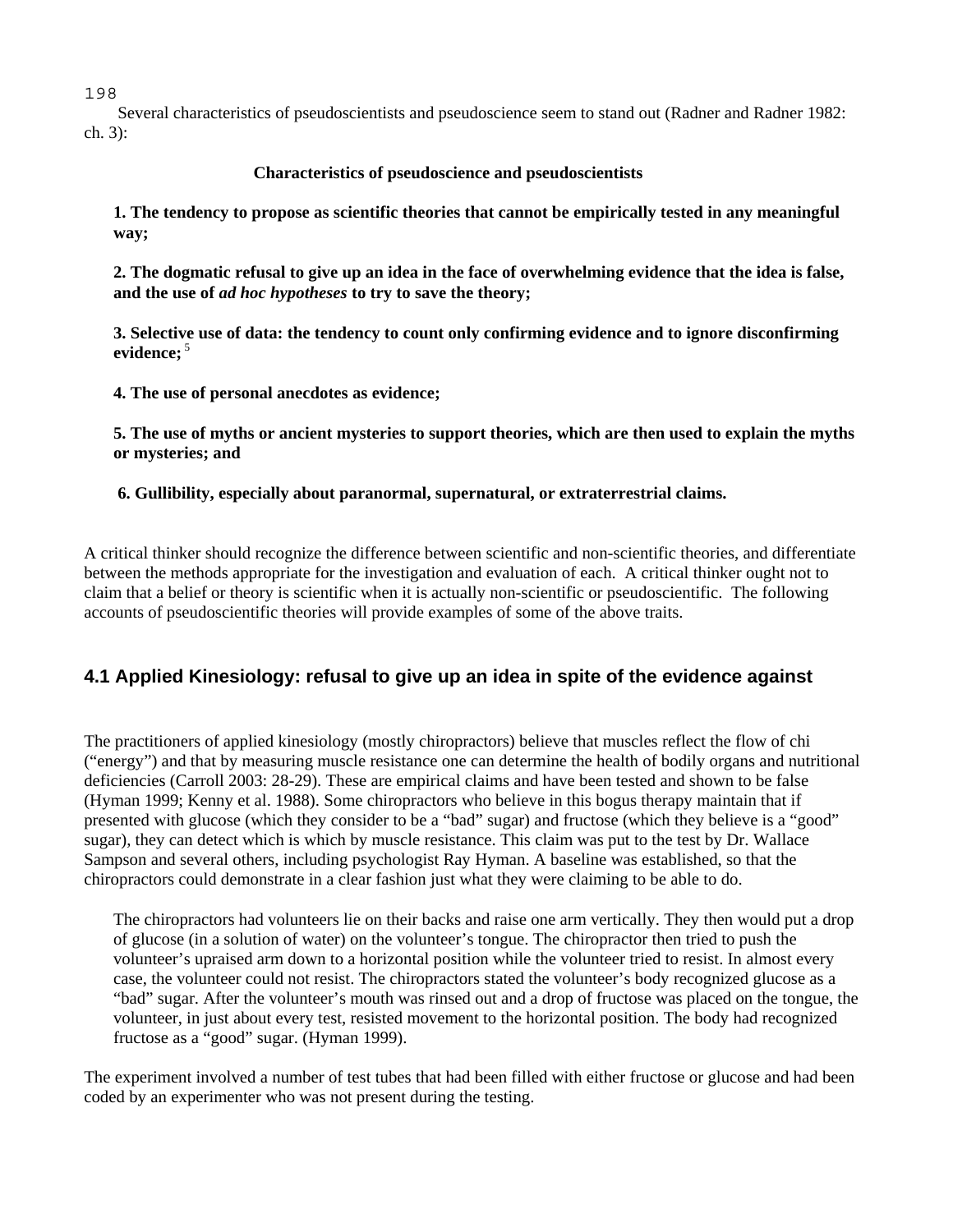The arm tests were repeated, but this time they were double-blind—neither the volunteer, the chiropractors, nor the onlookers was aware of whether the solution being applied to the volunteer's tongue was glucose or fructose. As in the morning session, sometimes the volunteers were able to resist and other times they were not. We recorded the code number of the solution on each trial. (Hyman 1999).

The experimenter with the code then revealed what was in each tube. The researchers found that "there was no connection between ability to resist and whether the volunteer was given the "good" or the "bad" sugar. Rather than admit that the theory seemed to have been shown to be false, one of the chiropractors said to Hyman: "You see, that is why we never do double-blind testing anymore. It never works!" Hyman thought he was joking, but the man was completely serious. The pseudoscientist would rather abandon one of the best scientific techniques we have than admit his theory is wrong.

# **4.2 Dianetics: claims to be scientific but is not testable**

In 1950, Lafayette Ronald Hubbard published *Dianetics:The Modern Science of Mental Health*. 6 The book is the "Bible" for Scientology, which calls itself both a Church and a religion. Hubbard tells the reader that dianetics "...contains a therapeutic technique with which can be treated all inorganic mental ills and all organic psychosomatic [sic] ills, with assurance of complete cure...." and that he has discovered and demonstrated "The single source of mental derangement..."(6). However, in a disclaimer to the reader on the frontispiece of the book, we are told that "Scientology and its sub-study, Dianetics, as practiced by the Church...does not wish to accept individuals who desire treatment of physical illness or insanity but refers these to qualified specialists of other organizations who deal in these matters." The disclaimer seems clearly to have been a protective mechanism against lawsuits for practicing medicine without a license; for, the author repeatedly insists that dianetics can cure just about anything that ails you. He also repeatedly insists that *dianetics is a science*. Yet, anyone knowledgeable of scientific texts will be able to tell from the first few pages of *Dianetics* that the text is no scientific work and the author no scientist. Dianetics is a classic example of a pseudoscience.

On page 5 of his book Hubbard tells us that a science of mind must find: "A single source of all insanities, psychoses, neuroses, compulsions, repressions and social derangements." It should provide "invariant scientific evidence as to the basic nature and functional background of the human mind." And, it should find the cause and cure of all psycho-somatic ills." He also notes that it would be unreasonable to expect a science of mind to be able to find a single source of all insanities, since some are caused by "malformed, deleted or pathologically injured brains or nervous systems" and some are caused by doctors. Hubbard is undaunted by the blatant contradiction in saying a science of mind must find a *single* source of all mental problems *and* that such a source can't be found. He claims that this science of mind "would have to rank, in experimental precision, with physics and chemistry." Dianetics, he says, is just such a science. It is "an organized science of thought built on definite axioms: statements of natural laws on the order of those of the physical sciences" (6).

There are broad hints that this so-called science of mind isn't a science at all. The empirical sciences are not built on axioms and they do not claim *a priori* knowledge of the number of causal mechanisms that must exist for any phenomena. A real science puts forth *tentative* proposals to account for observed phenomena. Scientific knowledge of causes, including how many kinds there are, is a matter of discovery not stipulation.

According to Hubbard, the **engram** is the single source of insanity and psychosomatic ills. Engrams are in your *engram bank*, which is in your *reactive mind*. "The reactive mind is that portion of the mind which files and retains physical pain and painful emotion and seeks to direct the organism solely on a stimulus-response basis. It thinks only in identities" (39). The reactive mind, he says, "can give a man arthritis, bursitis, asthma, allergies, sinusitis, coronary trouble, high blood pressure and so on down the whole catalogue of psycho-somatic ills, adding a few more which were never specifically classified as psycho-somatic, such as the common cold" (51). One searches in vain for evidence of these claims. "These are scientific facts," he says. "They compare invariably with observed experience" (52).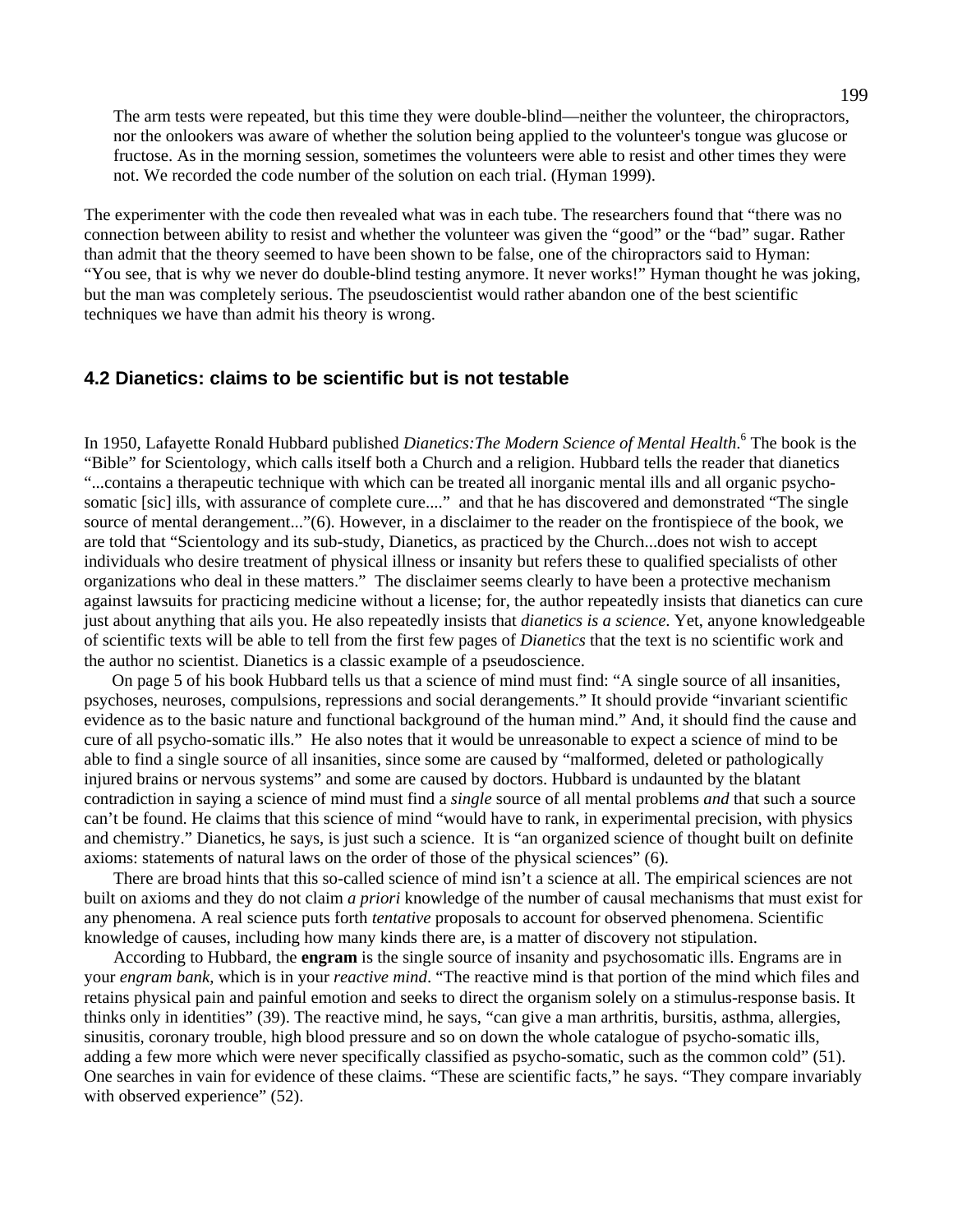He defines an *engram* as "a definite and permanent trace left by a stimulus on the protoplasm of a tissue. It is considered as a unit group of stimuli impinged solely on the cellular being" (60 note). Engrams are only recorded during periods of physical or emotional suffering. During those periods, the analytical mind shuts off and the reactive mind turns on. The analytical mind has all kinds of wonderful features, including being incapable of error. It has standard memory banks, in contrast to the reactive bank. These standard memory banks are recording all possible perceptions and, says Hubbard, they are perfect, recording exactly what is experienced by the senses.

What is the evidence that engrams exist and that they are "hard-wired" into cells during physically or emotionally painful experiences? Hubbard does not say that he has done any laboratory studies, but he says that

in dianetics, on the level of laboratory observation, we discover much to our astonishment that cells are evidently sentient in some currently inexplicable way. Unless we postulate a human soul entering the sperm and ovum at conception, there are things which no other postulate will embrace than that these cells *are* in some way sentient (71).

Despite Hubbard's claim, this explanation is not "on the level of laboratory observation." Furthermore, the theory of souls entering zygotes has at least two advantages over Hubbard's own theory: it is not deceptive and is clearly metaphysical. Hubbard tries to clothe his metaphysical claims in scientific garb.

The cells as thought units evidently have an influence, as cells, upon the body as a thought unit and an organism. We do not have to untangle this structural problem to resolve our functional postulates. The cells evidently retain engrams of painful events. After all, they are the things which get injured....

The reactive mind may very well be the combined cellular intelligence. One need not assume that it is, but it is a handy structural theory in the lack of any real work done in this field of structure. The reactive engram bank may be material stored in the cells themselves. It does not matter whether this is credible or incredible just now....

The scientific fact, observed and tested, is that the organism, in the presence of physical pain, lets the analyzer get knocked out of circuit so that there is a limited quantity or no quantity at all of personal awareness as a unit organism (71).

Why are these claims "scientific facts," but the claim that souls enter zygotes is not? No reason is given. Hubbard asserts that these are scientific facts based on observations and tests, despite the fact that there has not been any real work done in this field!<sup>7</sup>

If you are still wondering how engrams work, here is Hubbard describing "an example of an engram":

A woman is knocked down by a blow. She is rendered "unconscious." She is kicked and told she is a faker, that she is no good, that she is always changing her mind. A chair is overturned in the process. A faucet is running in the kitchen. A car is passing in the street outside. The engram contains a running record of all these perceptions: sight, sound, tactile, taste, smell, organic sensation, kinetic sense, joint position, thirst record, etc. The engram would consist of the whole statement made to her when she was "unconscious": the voice tones and emotion in the voice, the sound and feel of the original and later blows, the tactile of the floor, the feel and sound of the chair overturning, the organic sensation of the blow, perhaps the taste of blood in her mouth or any other taste present there, the smell of the person attacking her and the smells in the room, the sound of the passing car's motor and tires, etc.  $(60)^8$ 

What does this have to do with insanity or psychosomatic ills?

The engram this woman has received contains a neurotic positive suggestion.... She has been told that she is a faker, that she is no good, and that she is always changing her mind. When the engram is restimulated in one of the great many ways possible [such as hearing a car passing by while the faucet is running and a chair falls over], she has a 'feeling' that she is no good, a faker, and she *will* change her mind (66).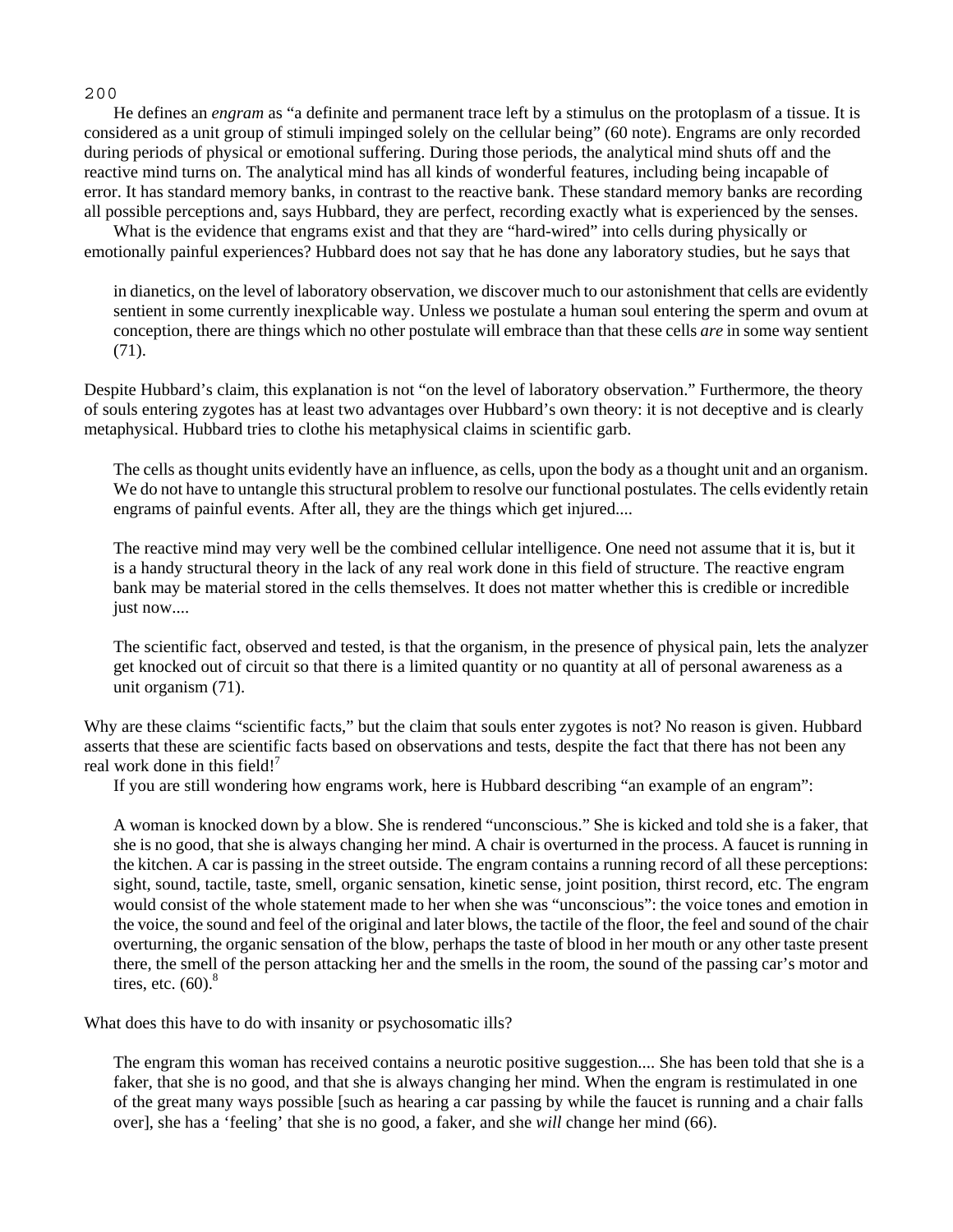Therefore, not only do we learn how engrams work, we find out that changing one's mind is a symptom of neurosis!

Hubbard tells us that enormous amounts of data have been collected and not a single exception has been found (68). We are to take his word on this, apparently, for all the data he presents are in the form of anecdotes or made-up examples.

Another "scientific fact" is that the most harmful engrams occur in the womb. The womb turns out to be a terrible place. It is "wet, uncomfortable and unprotected."

Mama sneezes, baby gets knocked "unconscious." Mama runs lightly and blithely into a table and baby gets its head stoved in. Mama has constipation and baby, in the anxious effort, gets squashed. Papa becomes passionate and baby has the sensation of being put into a running washing machine. Mama gets hysterical, baby gets an engram. Papa hits Mama, baby gets an engram. Junior bounces on Mama's lap, baby gets an engram. And so it goes (130).

We are told that people can have "more than two hundred" prenatal engrams and that engrams "received as a zygote are potentially the most aberrative, being wholly reactive. Those received as an embryo are intensely aberrative. Those received as a foetus are enough to send people to institutions all by themselves." What is the evidence for this nonsense? "All these things are scientific facts, tested and rechecked and tested again" (133). You must take L. Ron Hubbard's word for it.

Furthermore, to get cured of your illnesses you need a dianetic therapist, called an *auditor*. Who is qualified to be an auditor? "Any person who is intelligent and possessed of average persistency and who is willing to read this book [viz., *Dianetics*] thoroughly should be able to become a dianetic auditor" (173). The auditor must use "dianetic reverie" to cure you. The goal of dianetic therapy is to bring about a "release" or a "clear." The former has had major stress and anxiety removed by dianetics; the latter has neither active nor potential psychosomatic illness nor aberration (170). The 'reverie' used to achieve these wonders is described as an intensified use of some special faculty of the brain that everyone possesses but which "by some strange oversight, Man has never before discovered" (167). Yet, when Hubbard describes this 'reverie' in terms we can all understand, he simply says that it is like a man sitting down and telling another man his troubles (168). Therefore, he says, it "falls utterly outside all existing legislation," unlike psychoanalysis, which "may in some way injure individuals or society" (168-169). It is not clear, however, why auditors could not injure individuals or society.

Dianetics exhibits several classical traits of a pseudoscience. While much lip service is given to providing supportive facts and observations, little in the way of actual evidence is provided. Most, if not all, of the basic explanatory claims of dianetics are untestable. In fact, Hubbard advises auditors: "Don't evaluate data....don't question the validity of data. Keep your reservations to yourself" (300). This does not sound like a scientist giving proper advice to his followers. This sounds like a guru giving orders to his disciples or a con man giving instructions to his gang.

### **4.3 Parapsychology: tested, refuted, but adherents refuse to give it up**

A good scientific theory ought to be testable; it should be capable of making *specific* predictions, not vague ones. If an explanation is sound, we demand that it be self-consistent, and that it be consistent with our experience and observations. Furthermore, we ought to expect certain things to follow from a scientific theory. If our predictions do follow from our theory, then our explanation is **confirmed**. Moreover, if there is enough support for our theory for it to pass the most rigorous tests of experience we can devise, then our theory is said to be worthy of belief. If, however, our predictions are consistently frustrated, if our theory consistently fails to pass experiment after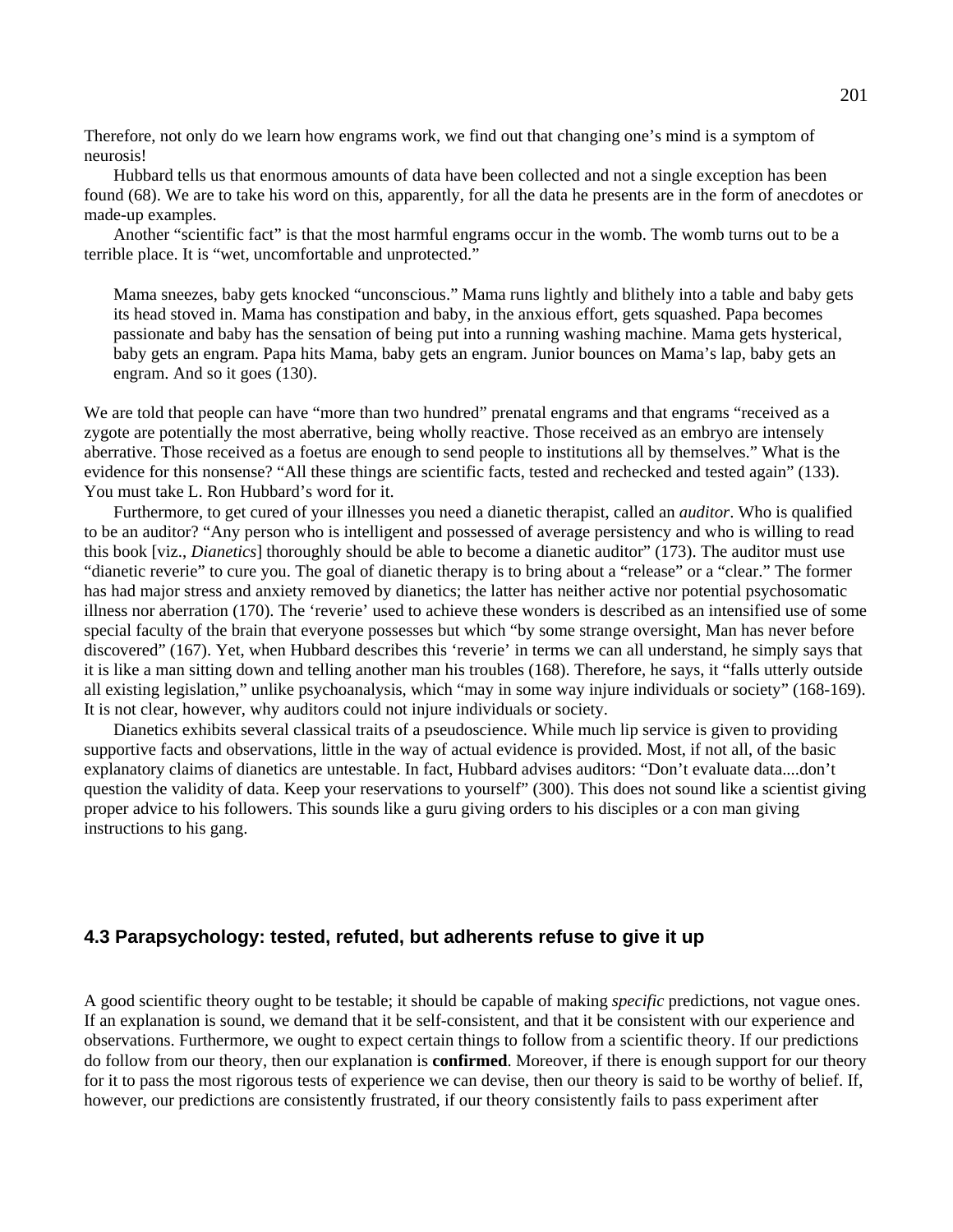experiment devised to test the theory, then the reasonable thing to do is to admit that the facts refute the theory. In the view of many psychologists and historians of science, *parapsychology* has been refuted beyond a reasonable doubt. A century and a half of experimentation has not provided a single unambiguous piece of evidence in support of ESP (extra sensory perception) or PK (psychokinesis). What has been unambiguously provided by most parapsychologists is fraud and incompetence (Gardner 1957, 1983; Hansel 1989; Hines 2003; Randi 1982; Radner and Radner 1982, and Stein 1996).

 The one exception seems to be the **ganzfeld** and **autganzfeld** studies done by Charles Honorton, William Braud, and Adrian Parker from the mid-1970s to the mid-1980s. There are three phases to these tests of telepathy, the ability of the mind to send and receive information without the use of the ordinary senses.

**Phase 1. Preparing the receiver and the sender**. The receiver is placed in a comfortable chair. She wears headphones which play continuous white noise. [White noise is a type of noise that is produced by combining sounds of all different frequencies together. If you took all of the imaginable tones that a human can hear and combined them together, you would have white noise. This masks any distinguishable sounds and virtually eliminates sensory input from sounds.] Over her eyes are halves of ping-pong balls. A red light shines on her face. Before the test begins, a relaxation tape is played to put her in a relaxed state.

 After several minutes of the unchanging sensory field, the receiver allegedly achieves a state similar to being in a sensory isolation chamber. Hallucinations are commonly reported in this state. Before being sealed in the ganzfeld chamber, the receiver is asked to say out loud what she is feeling or "seeing." She does this for about 20 minutes before being sealed in.

**Phase 2. Sending the target**. In another room, an assistant has already selected one picture from a target pack out of a large pool of packs. Each pack has four pictures or videos that are very unlike each other. The target is in an opaque envelope. The experimenter is blind to the target. The assistant gives the experimenter the target envelope and the experimenter gives it to the sender and seals him in the room. The sender tries to telepathically communicate the target to the receiver. Breaks are taken and the sending process is repeated several times.

 In many of these experiments (the autoganzfeld), the selecting of the target is automated. (This was in response to psychologist Ray Hyman's criticisms about randomization of the targets. Receivers tend to select the first or second choice offered them.) The experimenter has a direct communication to the receiver's room and can hear and record everything she says, as well as communicate with her. The sender's room is equipped to hear what the receiver is saying. This is considered "feedback" and is supposedly helpful in guiding the sender to alter his method of telepathic sending.

**Phase 3. Judging the outcome**. The whole process lasts from 15 to 30 minutes. The receiver is relieved of her headphones and eye covers and is shown the four possible targets. She is asked to rank them 1 to 4, according to how well each matches her impressions during the ganzfeld stimulation period. The sender then reveals which target he was given. If the receiver ranks the actual target 1, then the trial is considered a hit; otherwise it is a miss. If the hit rate is significantly above chance (25%), the researchers take this as evidence of telepathy. If not, they take it as evidence of what you'd expect from just guessing.

 A meta-analysis of 28 ganzfeld studies was done by Honorton and Daryl Bem, 23 of which had resulted in greater than chance hit rates, and the results were, according to parapsychologist Dean Radin, "odds against chance of ten billion to one." A further analysis by Honorton recalculated the odds against chance as being 10,000 to one, with replication in eight other labs besides Honorton's own. No obvious fatal design flaws could be found by skeptics, though Ray Hyman took issue with some of the randomization procedures. Radin claims that the hit rate of 37% for 25 studies corresponds to odds against chance of about a trillion to one (Radin 1997: 84).

 From 1983 onward, Honorton and others began doing computer controlled ganzfeld studies (autoganzfeld) with the same kind of results as the earlier studies. Radin concludes: "We are fully justified in having very high confidence that people sometimes get small amounts of specific information from a distance without the use of the ordinary senses. Psi effects do occur in the ganzfeld" (Radin 1997: 88). (*Psi*—pronounced *sigh*—is a term used by parapsychologists to refer to either ESP or psychokinesis.

 However, all we are truly justified in having a very high confidence in is that when ganzfeld studies are done, receivers are likely to guess correctly a one-in-four target at significantly greater than chance odds. It is still a leap to assume that information has been transferred and that the transfer was done by paranormal means. To say that you can't think of any other explanation for the data and that a skeptic can't provide a naturalistic explanation for it, does not justify high confidence that telepathy has been established.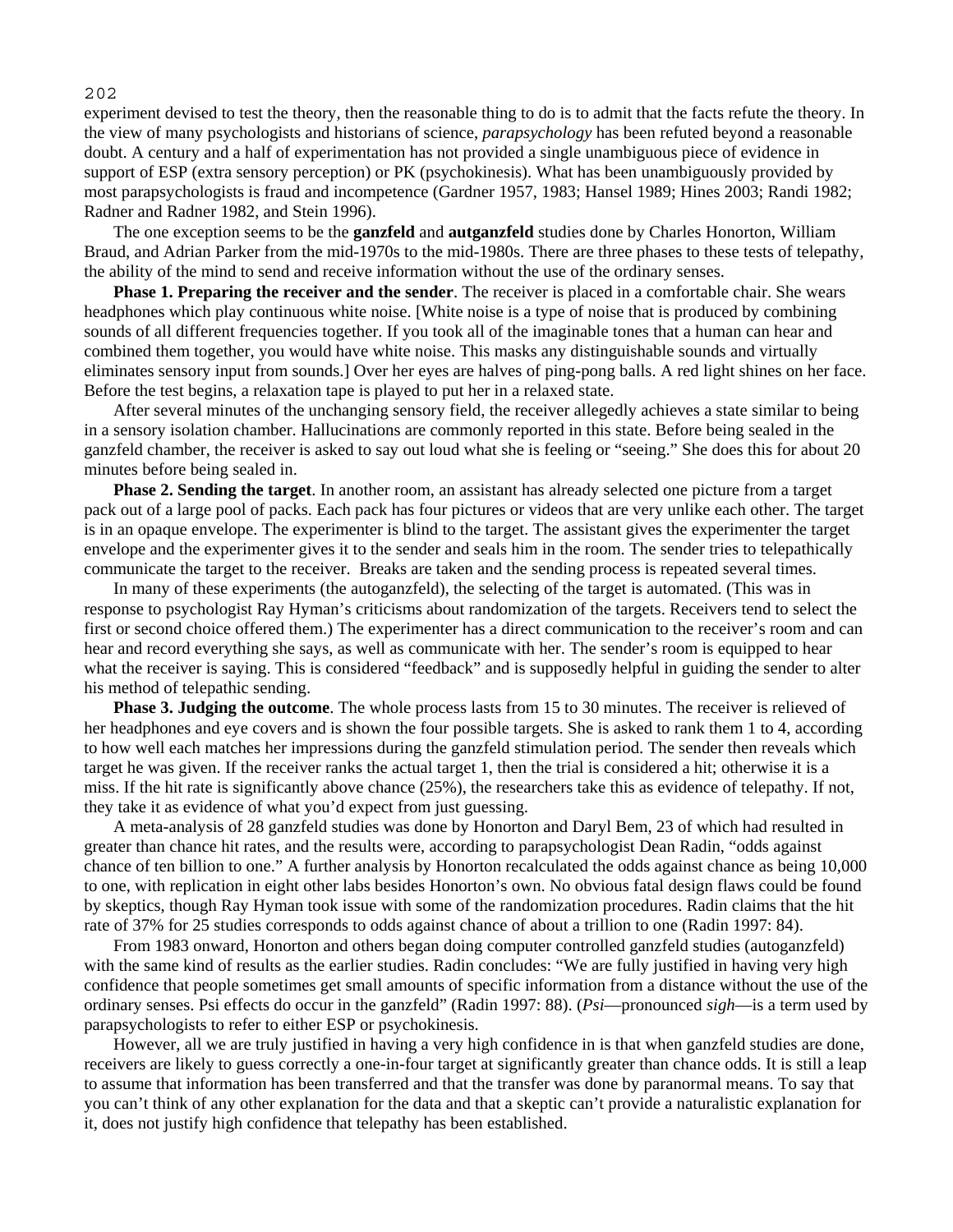Even if we are confident that our controls eliminate such things as cheating, sensory leakage (non-verbal communication to the receiver), inadequate randomization, lucky guess, unconscious pattern recognition, etc., how can we be sure that the only reasonable explanation is that what appears to be a transfer of information is in fact a genuine transfer of information? And how can we be sure that some other factor that we have not controlled for, either because we didn't think of it or because we *couldn't* think of it, is not responsible for the anomaly? In short, it doesn't follow logically that the anomaly is likely due to telepathy simply because it is not likely due to sensory input that we've controlled for. As psychologist James Alcock points out, the anomaly may not represent a genuine transfer of information. For all we know, Zeus might be responsible for it.

The departure from chance expectation could be due to any number of influences—a non-random 'random generator', various methodological flaws, or...Zeus. (I could posit that Zeus exists and likes to torment parapsychologists, and thereby gives them significant outcomes from time to time, but does not allow replication outside parapsychology. The significant outcome would provide as much support for my hypothesis that Zeus exists as it does for the Psi hypothesis that the human subject's volition caused the results.) (Alcock 2003: 43)

Thus, even if odds against chance are achieved, it is always possible that this has nothing to do with telepathy. It may have nothing to do with Zeus, either. But it is possible that it has to do with something naturalistic that has not been accounted for. Nevertheless, says Radin, we must admit that "something interesting was going on" (1997: 79). But is it telepathy or clairvoyance? I don't know. Is it Zeus? I doubt it, but I also doubt it is telepathy or clairvoyance. However, my doubts are irrelevant as to what is really going on. The best we can say is that we do not know why some subjects perceive targets at a non-random rate. It might be worthwhile to study such subjects, not to see if they can transfer information, though we could do that, but we already know the results would show no transfer of information. We know this because if it were possible for anyone to transfer information telepathically in an unambiguous manner, it would have been done already.

 Parapsychologists display another characteristic of pseudoscience: the introduction of **ad hoc hypotheses** to cover up failures to confirm their theories. The ad hoc hypothesis tries to explain away apparently contradictory or falsifying evidence. For example, rather than admit that an experiment could not be duplicated because the ESP it was supposed to confirm couldn't be confirmed, experimenters have been known to blame the hostile thoughts of onlookers for unconsciously influencing pointer readings on sensitive instruments. Of course, if this objection is taken seriously, then no experiment on ESP or PK (psychokinesis) can ever fail: Whatever the results, one can always say they were caused by paranormal psychic forces, either the ones being tested or others not being tested. This kind of ad hoc hypothesizing reached a ludicrous peak with paraphysicist Helmut Schmidt. He put cockroaches in a box where they could give themselves electric shocks. One would assume that cockroaches do not like to be shocked and would give themselves shocks at a chance rate or less (if cockroaches can learn from experience). The cockroaches gave themselves more electric shocks than predicted by chance. Schmidt concluded that "because he hated cockroaches, maybe it was *his* PK that influenced the randomizer!" (Gardner 1983: 59).

 One key element of the ad hoc hypothesis is that it cannot be independently tested. In the example above, there is no independent way to test for the effect of hostile vibes. Thus, if a hypothesis appears to be ad hoc, one should always ask: Can this be tested independently of the theory it is trying to save? For example, when William Herschel discovered the planet Uranus in 1781 by telescopic observation and its orbit did not fit with predictions made using Newton's laws of planetary motion, it was proposed that another planet must exist further out from the sun than Uranus. This hypothesis could be independently tested. Its size and orbit could be calculated based on how much it perturbed the motion of Uranus. Thus was Neptune discovered. When the math for Neptune's orbit didn't work in accordance with Newton's laws, it was proposed that still another planet awaited discovery. Both of these hypotheses could be independently tested, albeit with some difficulty given the state of knowledge and technology at the time.

**"The popularity of borderline science is a rebuke to the schools, the press and commercial television for their sparse, unimaginative and ineffective efforts at science education; and to us scientists, for doing so little to popularize our subject." –Carl Sagan**

 Perhaps an even more ludicrous peak was reached with Joseph Banks Rhine, sometimes called the father of American parapsychology. Rhine once declared that a horse (Lady Wonder) had ESP. When he later tested the horse under more controlled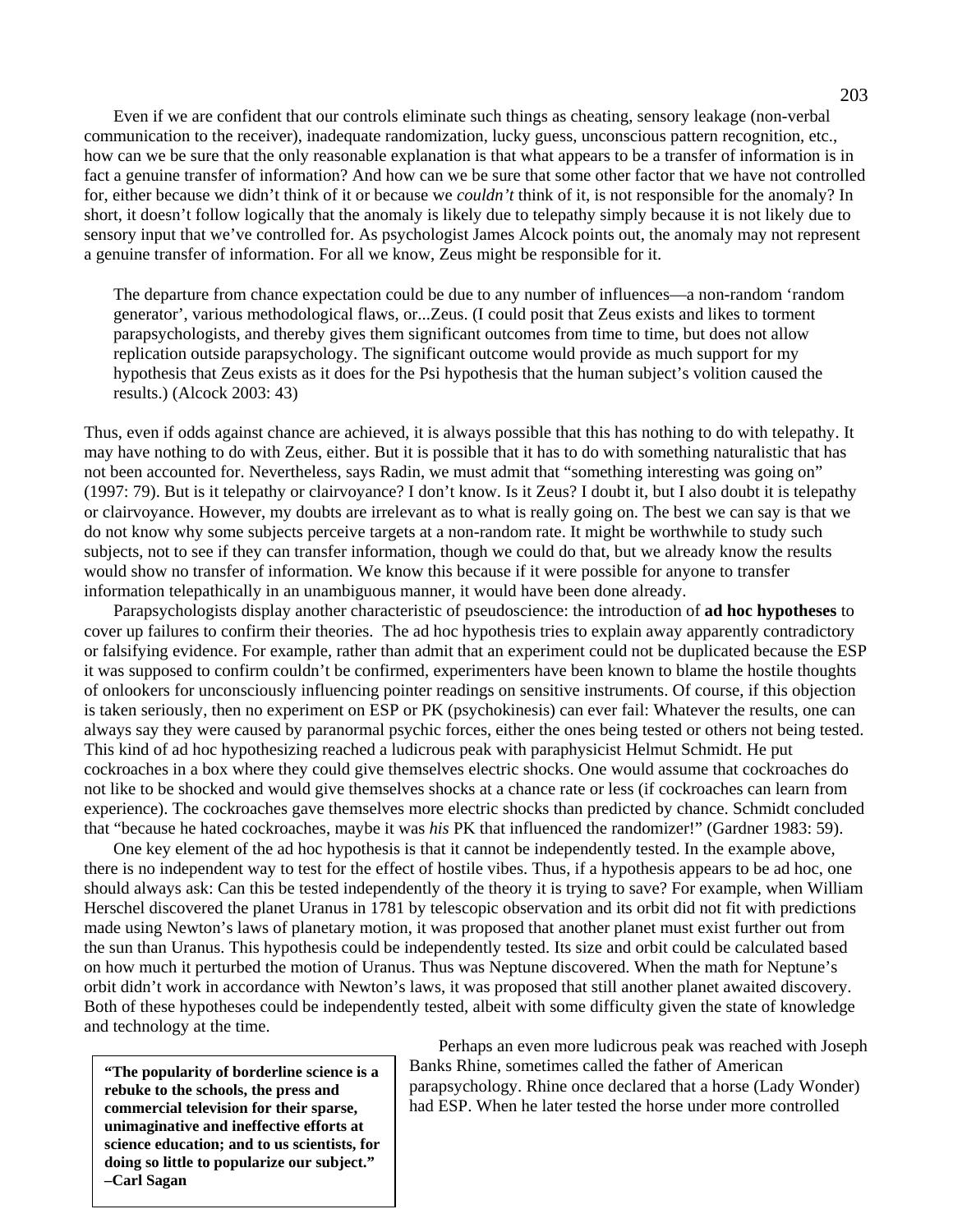conditions, the horse couldn't perform. Rather than conclude that the better controls made it impossible for the horse to pick up non-verbal cues from her mistress, Rhine declared that the horse had lost its psychic powers. Rhine also maintained that **the decline effect** explained why some subjects in his card-guessing experiments would do better than chance for awhile but then the number of correct guesses would start going down. Psychic power wanes with use, he declared, rather than admit that in the long run, if chance is operating on guessing what card someone is trying to telepathically send to a receiver, then you expect regression toward the mean. Rhine even went so far as to declare that subjects who consistently scored below chance gave proof of psychic powers. He called it **psi missing** and claimed it was done intentionally by subjects who were hostile to him or to belief in the paranormal. Other analysts might think that in the long run, one should expect to find some subjects scoring above chance and others below chance, and some performing above chance for awhile and then below chance for awhile. Why? Because in the long run the correct and incorrect guesses would approach chance rates, all things being equal.

Defenders of alleged psychic Edgar Cayce provided a classic ad hoc hypothesis to explain away their hero's failures. For example, Cayce and a famous dowser named Henry Gross set out together to discover buried treasure along the seashore and found nothing. Their defenders suggested that their psychic powers were accurate because either there once was a buried treasure where they looked but it had been dug up earlier, or there would be a treasure buried there sometime in the future. One wonders why Cayce did not discern this with his psychic powers.

Ad hoc hypotheses are not limited to pseudoscientists. Another type of ad hoc hypothesis occurs in science when a new scientific theory is proposed that conflicts with an established theory and which lacks an essential explanatory mechanism. An ad hoc hypothesis is proposed to explain what the new theory cannot explain. For example, when Wegener proposed his theory of **continental drift** (discussed below) he could not explain *how* continents move. It was suggested that *gravity* was the force behind the movement of continents, though there was no scientific evidence for this notion. In fact, scientists could and did show that gravity was too weak a force to account for the movement of continents.

Parapsychology is unique in that it is a discipline that devotes most of its energy to trying to prove the existence of something it cannot explain. *Most sciences try to explain observable phenomena. Parapsychology tries to observe unexplainable phenomena.* Furthermore, its practitioners do not seem to be the least bit interested that from the standpoint of physics an explanatory mechanism for alleged psychic phenomena is not likely to be forthcoming. All psi researchers have found that *spatial distance is irrelevant to the exercise of* ESP. Three of the other four known forces in nature weaken with distance. Thus, as Einstein pointed out, "This suggests...a very strong indication that a nonrecognized source of systematic errors may have been involved [in ESP experiments with favorable results]."<sup>9</sup>

All the other sciences have led us *away from* superstition and magical thinking. Parapsychology is alone among the sciences in its quest to find a scientific basis for divination, magical powers, and spirits. It is true that parapsychology has moved out of the séance room into the laboratory, where it seeks quantifiable and replicable data. However, parapsychologists now quest for statistical anomalies. It's simply exchanged stories of weird experiences for studies with weird statistics.<sup>10</sup>

Also, believers ignore or dismiss out of hand such things as the year-long study done by the United States Air Force Research Laboratories, which was unable to verify the existence of ESP. The VERITAC study, named after the computer used, is considered insignificant by psi researchers because it did not support their viewpoint. Other

negative result studies, such as the one done by Richard C. Sprinthall and Barry S. Lubetkin published in the *Journal of Psychology* (vol. 60, pp. 313-18), are also rejected by psi advocates.

Researchers who claim to have found positive results systematically ignore or rationalize their own studies that do not support their claims. They also allow *optional starting* and *optional stopping*. In many tests of psychic powers, the researcher allows the subject to start or stop whenever he or she feels like it. For example, a subject may go through some warm-ups at predicting numbers or card suits or whatever other silly thing is supposed to be

**"The mystery of horoscopes, psychic phenomena, and biorhythm cycles never vanishes, no matter how much you delve into the 'research' on the subject. There are no underlying principles to understand." –Radner and Radner**

psychically transmitted and received. The responses of the warm-ups are recorded, however, and if they look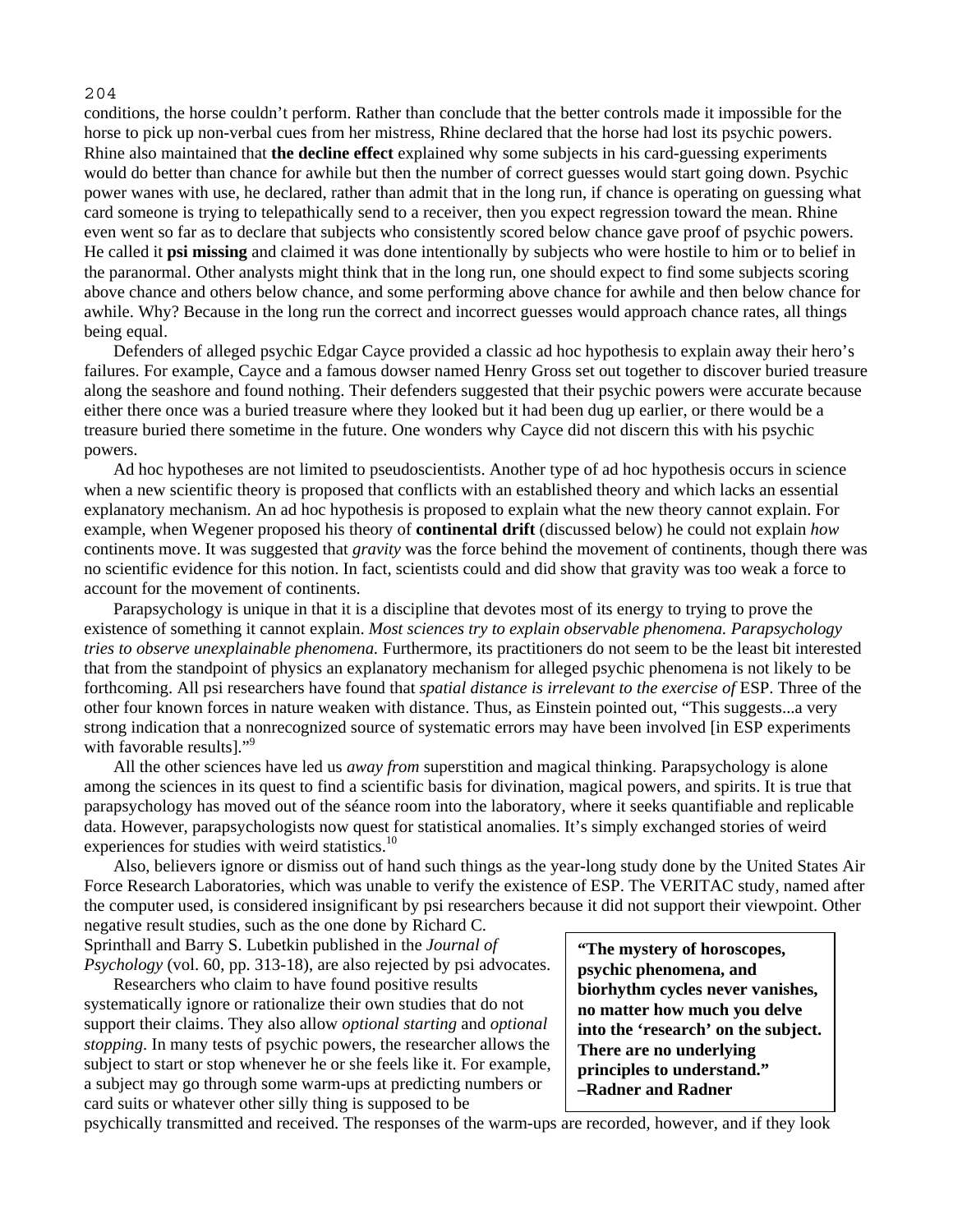good (i.e., if they look like the psychic is revved up and getting good vibes) then the responses are counted in the experimental data. If not, then the warm-up data is discarded. Likewise, if the psychic has had a good run at guessing numbers or card suits and starts to have a bad run, he can call it quits and the researcher discards the negative data. Any reasonable test of psychic powers should have a protocol that specifically determines *before the experiment begins* exactly when the experiment will begin and when it will end.

Most psi researchers seem to limit their research to investigating either parlor tricks, like guessing a simple picture on a card, or parlor tricksters like Ingo Swann and Uri Geller. On the other hand, when they do claim to have proof of a real psychic, they cannot get the psychic to duplicate the amazing results of the study that allegedly was the final proof of paranormal phenomena. For example, J.B. Rhine claimed that Hubert Pearce, who later became a Methodist minister, correctly identified 25 ESP cards in a row after having been promised \$100 for each card he could correctly identify. The only use to which Pearce ever put his alleged powers was in another test done by Rhine and J.G. Pratt, another believer. Not only did Rhine and Pratt not take precautions to make sure that Pearce did not cheat, when they had a magician independently test Pearce, he performed at the level expected by chance guessing. Rather than admit that tighter controls made it more difficult for Pearce to cheat, Rhine and other parapsychologists determined that instituting tighter controls shows lack of trust and this diminishes the ability of psychics to perform. Much of the literature on this topic deals with *integrity*: skeptics proposing that cheating was possible and Rhine and Pratt taking offense that anyone would challenge their integrity or competence, much less the integrity of their subject, Mr. Pearce. There would not have been any controversy if Pearce had gone on to demonstrate publicly his psychic powers. I suspect Pearce did not publicly demonstrate his psychic powers because he did not have any. I suspect, too, that Pearce was not an accomplished magician like Uri Geller, another star witness for the ESP defense, who did demonstrate his powers to the public: He can bend spoons and keys. He claims he can do so using his psychic powers, but another magician, James Randi, performs the same tricks and demonstrates how to do it the easy way.

Of course, many believers in ESP have not done any experiments, nor have they read the studies of J.B. Rhine, Charles Tart, Russell Targ and Harold Puthoff, Dean Radin, and the like. They base their belief upon personal and authoritative anecdotes. The personal anecdote takes the form of Aunt Daisie's dream about her father dying right before he did die, and how the dream was so vivid and accurate that it could not possibly be explained by ordinary means. Therefore, some sort of supernatural or paranormal event must have occurred. *How else could the dream be explained?* What are the odds of anyone dreaming of a person dying and then that person actually dying within 12 hours of the dream? A statistician has calculated that in Britain this should happen to someone every two weeks (Blackmore 2004: 301).

Most people know nothing about probability odds and this affects their misconceptions as to what is or isn't likely to be a coincidence. For example, the odds of being dealt any particular bridge hand are over 635 billion to one. So what? The next time you are dealt a hand are you going to declare: Do you know what the odds are of me being dealt just this hand? 635 billion to one! How weird is that? The odds of four perfect hands being dealt in bridge are staggering. The odds of it happening again are ridiculous. Even if everybody on earth played 120 hands a day the odds of a second perfect deal would be something like 2,000 billion to one. Yet, every year, cases of perfect deals are reported. It need not be paranormal. It need not involve cheating, either. And it's certainly not due to chance! All it requires is two perfect shuffles of a new deck of cards, an event that Las Vegas card dealers have shown to be not that rare or difficult.

Two "perfect" shuffles (in which the deck is divided exactly into two halves, and perfect interleaving of the two halves is accomplished) followed by any number of simple cuts (which have no effect on the cyclic order of the cards, merely changing the starting point) will invariably generate a "perfect" bridge deal. (Alcock 1981: 152)

Finally, there are billions of dreams a night on this planet and it would be pretty odd if none of them corresponded in vague or precise ways to actual events past, present, or future. Yet, most dreams about people dying, airplanes crashing, buildings collapsing, and so on, do not correspond to future events. If a significant number of dreams of a single person corresponded to future events, then I would be the first to try to get close to the clairvoyant and recommend government funding to try to find out what mechanism was at work here. Maybe this power could be harnessed for the good of the human race. Most of us have many anxieties and concerns about people we know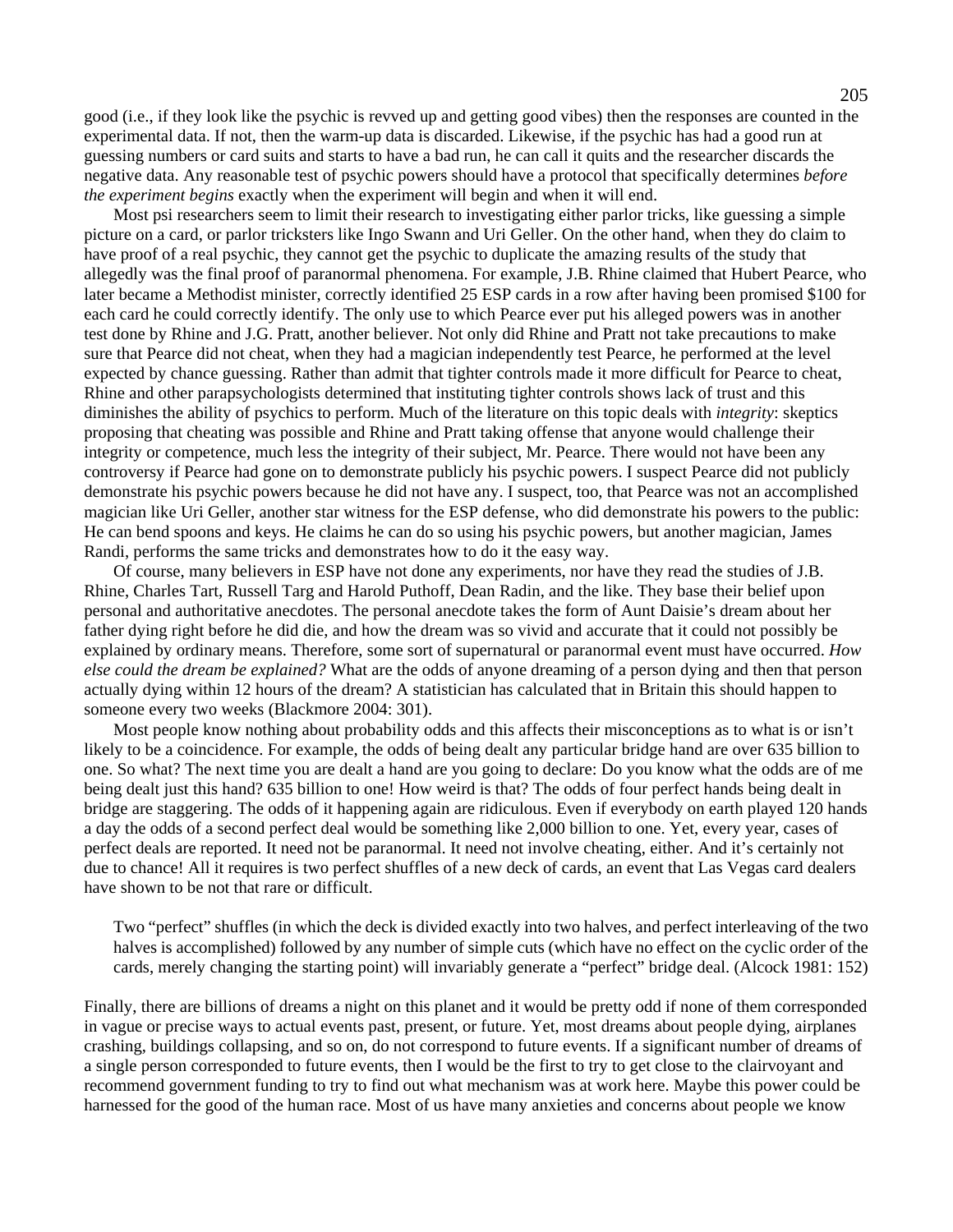and love, and have frequent dreams of both good and harm befalling our loved ones. If we are honest with ourselves, I think we will admit that most of these dreams belie very real present fears and concerns. We forget most of these dreams, but if you have a dream of your mother dying and she dies the next day, there will be a natural tendency in many people to think that somehow their dream was an omen. Furthermore, as noted in chapter one, we know from many studies done on memory that many of our memories are filled in after the fact, i.e., we remember things that we learn of after the event we witnessed or experienced and incorporate those later experiences into our memories of earlier events. It is likely that memories of dreams would follow the same pattern. The striking precision of clairvoyant dreams may well come from data supplied *after* the dream but remembered as being part of the dream itself.

One thing that defenders of psychic phenomena have in common is *faith*. This alone accounts for why they pursue and provide reams of empirical data to support their claims but disregard or trivialize all empirical evidence that indicates their claims are in error. Their faith is not complete irrational fideism—belief without regard for and totally in spite of the evidence. Their faith is the kind of controlled faith that marks some religious persons. Evidence counts, but only if it supports one's beliefs. This trivializes the concept of evidence and explains, in part, why so many of the empirical tests for *psi* are inadequately designed, controlled, and administered. It explains, too, why so much ad hoc hypothesizing and rationalization goes on to explain away failures to confirm psychic events.

### **5. Scientific theories**

The purpose of a scientific theory is to organize, unify, and make sense out of some range of natural phenomena. In short, scientists are trying to understand and, to some extent, control Nature. We have seen that pseudosciences, such as dianetics and parapsychology, also try to explain and make sense out of observations and experience. The differences between science and pseudoscience, however, outweigh their similarities. Pseudoscientists either believe untestable theories or they refuse to accept results that falsify their claims. They misuse scientific methods, as parapsychologists do when they search for an anomalous statistic and claim when they find one that they have proof of ESP. The same can be said for those who seek anomalous statistics in their healing prayer studies. Pseudoscientists tend to be selective in their use of evidence. They tend to be dogmatic and to act as if they are in search of disciples instead of critically thinking followers.

We will now examine two theories from the history of science, each exemplifying important differences between science and pseudoscience. The examples were chosen because they might erroneously be thought to be examples of science *not* at its best.

# **5.1 Continental drift**

In commenting on the distinction between science and pseudoscience, the Radners note that there is a fine line separating speculative science from pseudoscience. Scientists, they say, recognize when their theories are sketchy, superficial, or unsupported; pseudoscientists do not (1982: 91). As an example of the difference between the practitioners of science and pseudoscience, the Radners cite the case of Alfred Wegener's *The Origin of Continents and Oceans* in which Wegener proposed the theory of **continental drift** against the prevailing theory that the earth was formed by cooling from a molten state and contractions. "Wegner's mode of reasoning lent itself to criticisms and counter-arguments. Wegener made assertions that could be checked and refuted as further evidence came in. He left room for his speculations to be superseded" (Radner and Radner 1982: 92). Wegener did not have disciples, but sympathizers who "acted like scientists."

Yet, Wegner's idea that continents move was rejected by most scientists when it was first proposed. Stephen Jay Gould notes that when the only American paleontologist defending the new theory spoke at Antioch College (where Gould was an undergraduate at the time), most of the audience dismissed the speaker's views as "just this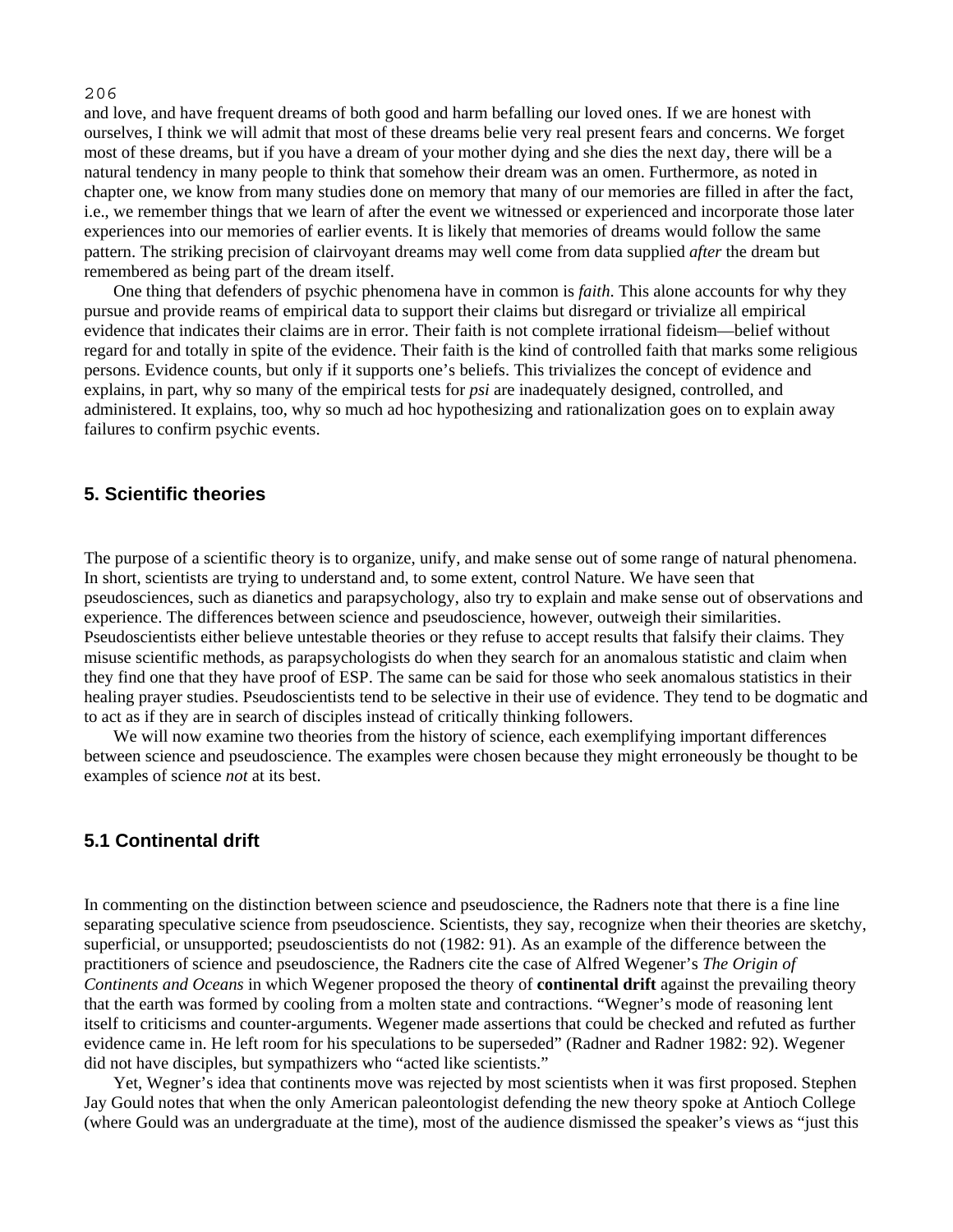side of sane" (Gould 1979: 160). A few years later, all the early critics of the new idea would accept it as true. Why? Was it simply a matter of Wegener and a few others jumping the gun by accepting a new idea before the evidence was sufficient to warrant assent? Were the latecomers 'good' scientists, waiting for more facts to confirm the theory? Gould's view is that dogmatic adherence to the view that the ocean floor is solid and unchanging was the main stumbling block to acceptance of the new theory. Most scientists rejected continental drift because it did not fit with their preconceived ideas about the nature of the earth's crust. They assumed that if continents did drift they would leave gaping holes in the earth. Since there were no gaping holes in the earth, it seemed unreasonable to believe that continents move. The theory of continental drift, says Gould, "was dismissed because no one had devised a physical mechanism that would permit continents to plow through an apparently solid oceanic floor." Yet, "during the period of nearly universal rejection, direct evidence for continental drift that is, the data gathered from rocks exposed on our continents—was every bit as good as it is today."

Continental drift was considered *theoretically impossible* by some, even if it was physically possible for continents to move. The new theory could not be made to fit the theoretical model of the earth universally accepted at the time. Then, the theory of plate tectonics was proposed—the idea that the continents ride on plates that are bounded by areas where new crust is being created from within the planet and old crust is falling into trenches. This provided a mechanism for explaining how continents could drift. Continental drift, according to Gould, came to be accepted not because more facts had been piled up, but because it was a necessary consequence of the new theory of **plate tectonics**.

More facts were piled up, though—facts for the new theory of plate tectonics, of which the theory of continental drift is an essential element. Today it is taken as a fact that continents move. Yet, the exact mechanism by which plates move is still incompletely understood. This area of science will no doubt generate much debate and theorizing, testing of hypotheses, rejection and refinement of ideas. It is, as Gould says, a good example of how science works. To someone who does not understand the nature of science, the early rejection of the idea of continental drift might appear to show how dogmatic scientists are about their pet theories. If scientists had not been so devoted to their belief that the earth's crust is solid and immovable, they would have seen that continents can move. However, the fact that Wegener's theory turned out to be correct does not mean that he and his few early followers were more reasonable than the rest of the scientific community. After all, Wegener did not know about plate tectonics and he had not provided an acceptable explanation as to how continents might move. Wegener argued that gravity alone could move the continents. Gould notes: "Physicists responded with derision and showed mathematically that gravitational forces are far too weak to power such monumental peregrination." Alexis du Toit, a defender of Wegener's theory, argued for radioactive melting of the ocean floor at continental borders as the mechanism by which continents might move. "This ad hoc hypothesis added no increment of plausibility to Wegener's speculation," according to Gould (1979: 163). It is true that the idea that the earth's crust is solid and immovable has been proved wrong, but Wegener didn't prove that. What the new theory could explain (about rocks and fossils, for example) other theories could explain equally well.

However, in the end, the idea of continental drift prevails. It prevails because the dogmatism of science—the tendency to interpret facts in light of theories—is not absolute but relative. What distinguishes science from pseudoscience is not that scientists are not dogmatic while pseudoscientists are. It is that scientists stand ready to give up one dogma for another should the evidence warrant it. Most pseudoscientists refuse to give up their dogmas regardless of the evidence against them. Gould notes with obvious admiration that a distinguished stratigraphy professor at Columbia University (where Gould did graduate work), who had initially ridiculed the theory of drifting continents, "spent his last years joyously redoing his life's work" (Gould 1979: 160). It is hard to imagine a comparable scene involving a pseudoscientist.

The Wegener episode demonstrates an essential difference between science and pseudoscience. That difference is to be found not in the correctness or incorrectness of proposed ideas, but *in the method used to gain acceptance for the ideas*. The difference is not to be found in the personality of the theorizer or in his stubborn adherence to an idea. It is to be found in the pseudoscientist's dogmatic refusal to give up an idea for which there is contrary evidence or for which there is not, nor ever could be, any test in experience.

### **5.2 Piltdown man**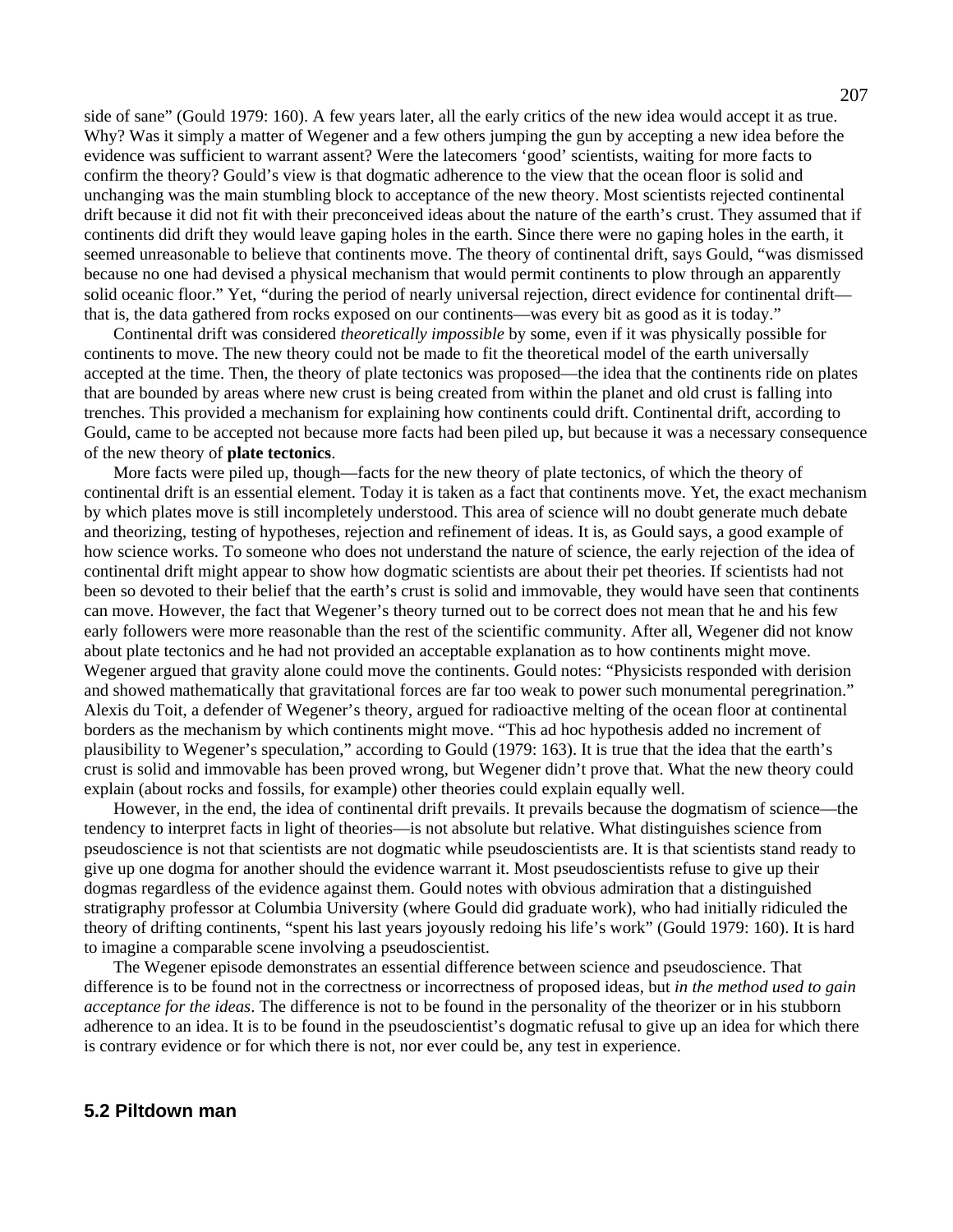Piltdown was an archaeological site in England where fossil remains of humans, apes, and other mammals were found in 1908 and 1912. In 1913, an ape's jaw with a canine tooth worn down like a human's was found at a nearby site. To make a long story short, papers were published and the general community of British paleoanthropologists came to accept the idea that the fossil remains belonged to a single creature with a human cranium and an ape's jaw, the so-called "missing link." In 1953, Piltdown 'man' was exposed as a forgery: The skull was modern and the teeth on the ape's jaw had been filed down. How had so many scientists been duped? Gould offers several reasons, among them *wishful thinking* and *cultural bias*, which no doubt played a role in the lack of critical thinking among British paleoanthropologists. However, as with the Wegener episode, the Piltdown forgery demonstrates the *fallibility* and *human* quality of scientific knowledge. It demonstrates, too, the way theories and facts are related in science. Theories precede facts; they are the filters through which facts are interpreted. Yet, facts also precede theories; they are the events that theories try to explain and make sense of. Gould notes that today a human cranium with an ape's jaw would be considered extremely implausible and far-fetched. But in the early part of this century, anthropologists were imbued with the cultural prejudice that considered man's big brain to be his ticket to rule and the key to understanding all his other unique features. There was a pre-conceived notion that the human brain must have developed to its human size before other changes occurred in human structure. So, a human cranium with an ape's jaw didn't rouse as much suspicion as it would today, when the fossil evidence clearly shows a progression from small-brained but upright (hence, non-simian) hominids, to larger-brained upright humans. Scientists "modeled the facts" instead of modeling their theory to fit the facts. This was "another illustration," says Gould, "that information always reaches us through the strong filters of culture, hope, and expectation" (Gould 1982: 118). Once committed to a theory, people see what fits with the theory. Even scientists are guilty of **confirmation bias**.

The main reason Piltdown was not spotted as a fraud much earlier was that scientists were not allowed to see the actual bones, which were kept securely locked in the British Museum. Instead of focusing their attention on examining the "fossils" more closely with an eye to discovering the fraud, scientists were not allowed to examine the physical evidence at all! They had to deal with plaster molds and be satisfied with a quick look at the originals to justify the claim that the models were accurate.

The moral of Piltdown is that science is fallible, a human activity that does not always take the most direct route in fulfilling its aim of understanding nature. When an **anomaly** such as the discovery of a human cranium with an ape's jaw occurs one must either fit it into a new theory, re-examine the evidence for error in discovery or interpretation, or show that the so-called anomaly is not really an anomaly at all but in fact fits with current theories and knowledge.

As noted above, scientists can sometimes appear to be dogmatic. They resort to seemingly ad hoc hypotheses to save their theories, as in the case of not abandoning Newton's laws when it was discovered that the motion of Uranus didn't fit with what was predicted by the laws. Herschel proposed that there was another planet beyond the orbit of Uranus that would account for the apparent anomalous orbit of Uranus. This idea

**An anomaly is something abnormal and not easily classified. In science, an anomaly is something that cannot be explained by currently accepted scientific theories.** 

could be independently tested. It was, and Neptune was discovered. However, it too had an anomalous orbit, that is, one not in accord with Newton's laws. Again, rather than abandon Newton's laws, which worked so well in explaining numerous natural phenomena, it was proposed that there must be another planet beyond Neptune. This, too was an independently testable hypothesis. Eventually, Pluto was discovered. However, its orbit is also anomalous. Should we abandon Newton's laws or keep looking for other bodies or groups of bodies on the outer edges of the solar system that might account for this discrepancy? Should we abandon Newton's laws or look for some previous error we might have made regarding the mass of the other planets? Is there anything that scientists would accept as falsifying Newton's laws? Is there anything that would lead the community of biological scientists to give up the neo-Darwinian synthesis (natural selection in light of genetics)? It is questions such as these that have led some philosophers of science to declare that Popper's notion of falsifiability is untenable. Has Popper's theory been falsified? Perhaps, but his theory is a *philosophical* one, not a scientific theory. It's a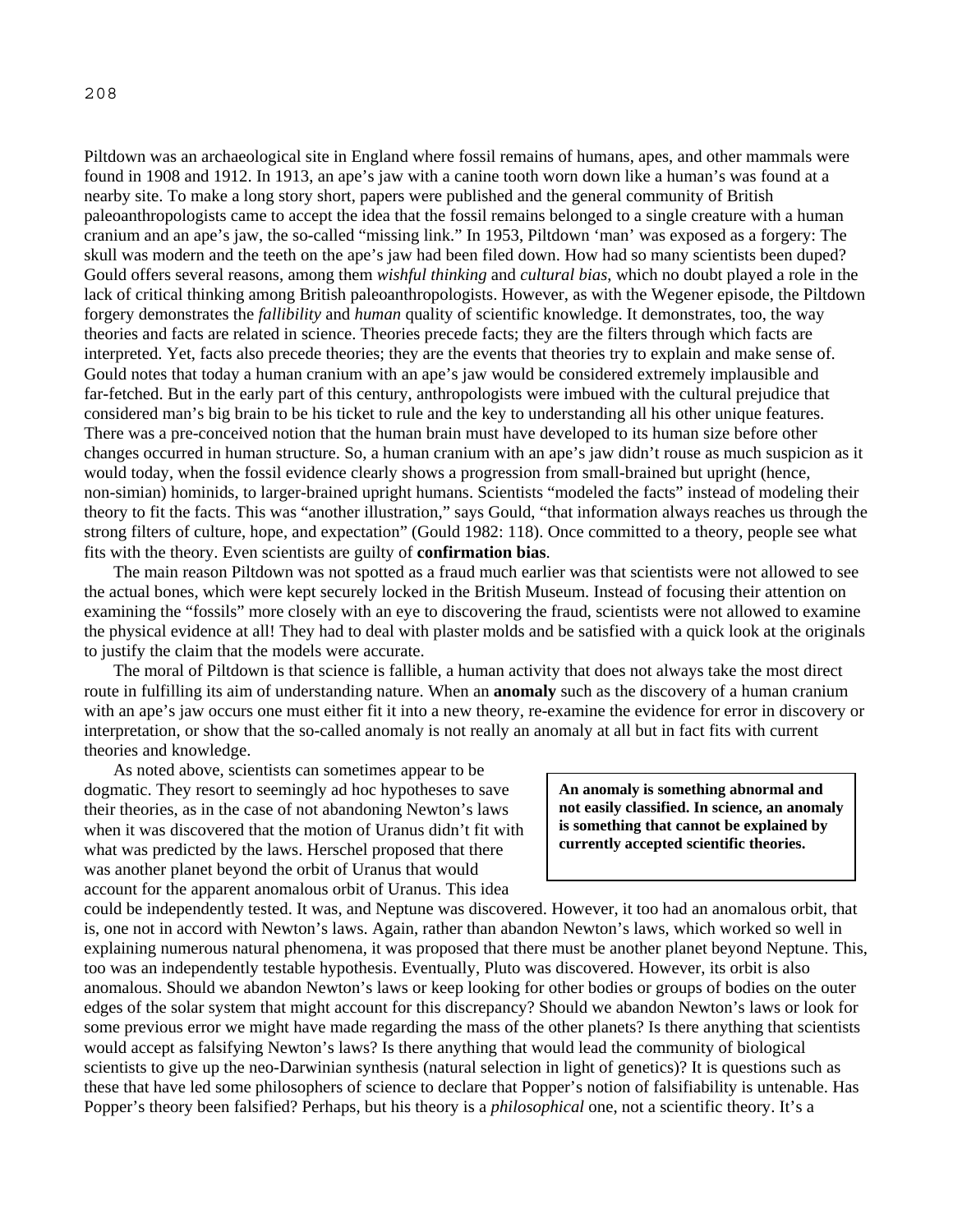philosophical theory *about* scientific theories—a *metascientific theory*, if you will. Hmm. Maybe we should leave this one to the philosophers to work out.

# **6. Scientific, metaphysical, and pseudoscientific cosmological theories**

A **cosmological theory** is a theory about the origin and nature of the universe. Such theories may be scientific, **metaphysical**, or **pseudoscientific**. Some theories are so broad or vague that they are consistent with just about any state of affairs, even apparent contradictions. They cannot be refuted, even in principle. For example, Freud's theory of the Oedipus complex postulates that there is an attraction on the part of a child toward the parent of the opposite sex. This attraction supposedly leads to jealousy, rivalry, and hostility toward the parent of the child's own sex. If the child doesn't behave in overtly jealous and hostile ways toward the parent of the same sex, then the theorist can declare that the child is repressing his feelings or sublimating them into socially acceptable behaviors. Or, the believer might declare that the child is asexual. Or, if the child shows anger toward both parents, the child might then be labeled as bisexual. And, if the child is hostile to the parent of the opposite sex, the child will grow up to be gay. Any behavior, friendly or hostile against either parent, can be made to fit the theory. No behavior could ever falsify the theory of the Oedipus complex.

 A religious cosmology, such as that offered in *Genesis* and accepted as a literal account of the origin of the universe by fundamentalist Jews and Christians, is an *irrefutable* type of cosmological theory. Other theories allow definite predictions to be made from them; they can, in principle, be refuted. They can be tested by experience and observation. The Big Bang Theory, for example, is a *refutable* cosmological theory. There are events that, if discovered, would falsify the theory. The religious cosmology is non-scientific and *metaphysical*; the Big Bang theory is *scientific*. Metaphysical theories are "airtight" if they are self-consistent, i.e., contain no self-contradictory elements. No scientific theory is ever airtight.

 A cosmology held by a religious group may be scientific, however. For example, if a Young Earth theory says that the world was created in 4004 B.C., but the evidence indicates that the earth is several billions of years old, then the theory is a scientific one *if it is thereby taken to be refuted by the evidence*. But if, for example, the ad hoc hypothesis is made that God created the world in 4004 B.C. complete with fossils, which makes the earth look much older than it really is, then nothing could refute it.<sup>11</sup> It is airtight. It is pseudoscience.

If the age or dating techniques of fossil evidence is disputed, but considered relevant to the truth of the Young Earth theory, and is prejudged to be consistent with the theory, then the theory is a pseudoscientific one. If the religious cosmologist denies that the earth is billions of years old on the grounds that scientific tests prove the earth is very young, rather than very old, then the burden of proof is on the religious cosmologist to demonstrate that the standard scientific methods and techniques of dating fossils are erroneous. No reasonable person should consider such an unsupported claim to be reasonable. To maintain it would require us to believe that the entire scientific community is in error about dozens of different dating techniques.

The unscientific nature of pseudoscientific religious cosmologies is evident not just in their overriding concern to make facts fit a preconceived theory. As we have seen, this is a human tendency that affects scientists, too.12 Rather, the unscientific nature of pseudoscientific religious cosmologists is evident in the belief that the absolute truth has already been revealed and inquiry is not needed to search for the truth. To the pseudoscientific mind, truth is not something that must be constantly open to question, refined, and, possibly, rejected. To the pseudoscientific creationist mind, scientific truth is something eternal and unchanging that is recorded in the Bible. Compare this attitude to that of the leading European creationists of the 17th century who had to admit eventually that the Earth is not the center of the universe and that the sun does not revolve around our planet. They did not have to admit that the Bible was wrong, but they did have to admit that human interpretations of the Bible were in error (Carroll 2003: 87).

In recent years, creationism has been replaced by something called **intelligent design theory (ID)** as an alternative to Darwin's theory of natural selection. ID is a classic example of a pseudoscience: The theory is said to be scientific but it isn't. The theory says that some observable phenomena could not have evolved piecemeal. Some things require that several parts must have been produced simultaneously; otherwise, they would not work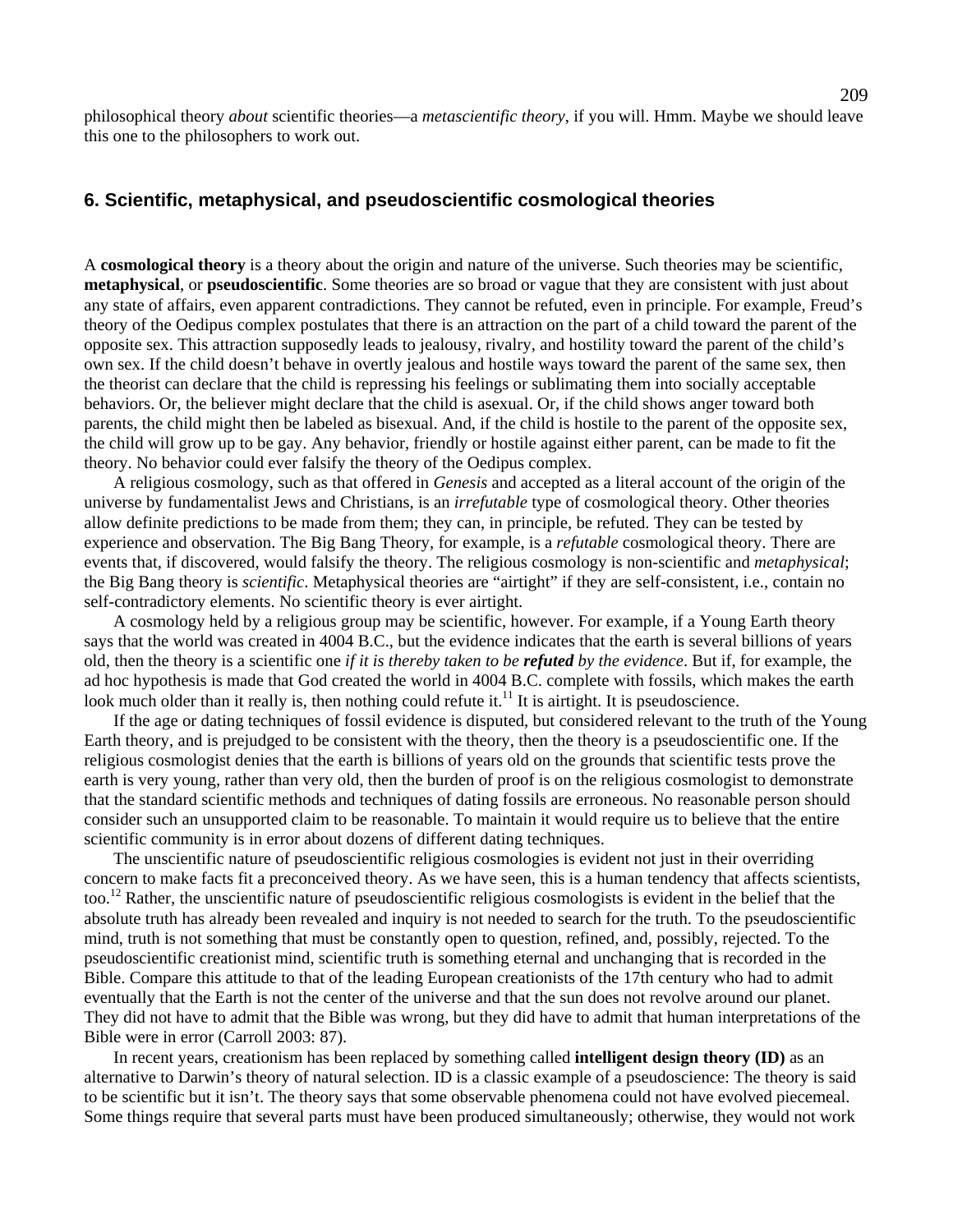together as they do. Thus, some things require an intelligent designer or, in other words, a **miracle**.

If we grant that the universe or some discoverable part of it—such as the flagellum of a bacterium or the production of protein in a human cell—is possibly or even probably the result of intelligent design, what follows from that? Certainly no scientific research program will follow; for, the theory doesn't direct us anywhere. It does us no good to throw up our arms and yell "it's a miracle" every time we come upon some biological mechanism that we can't *at present* explain by natural selection.

Let's assume a particular eco-system is the creation of an intelligent designer. Unless this intelligent designer is human-like and unless we have some experience with the creations of this and similar designers, how could we proceed to study this system? If all we know is that it is the result of ID, but that the designer is of a different order of being than we are, how would we proceed to study this system? We would be limited in always responding in the same way to any question we asked about the system's relation to its designer. The most we could ever say is *It is this way because of ID* or *To be this way requires a miracle; it couldn't have happened naturally*. Furthermore, we would have to assume that since God is the intelligent designer and has designed everything, then everything is due to intelligent design. The theory explains everything but illuminates nothing (Carroll 2003: 182).

There are many believers in religious cosmologies, such as that given in *Genesis,* who do not claim that their beliefs are scientific. They do not believe that the Bible is to be taken as a science text. To them, the Bible contains teachings pertinent to their *spiritual* lives, not their scientific endeavors. The Bible expresses spiritual ideas about the nature of God and the relationship of God to humans and the rest of the universe. Such people do not believe the Bible should be taken literally when the issue is a matter for scientific discovery. The Bible, according to this metaphysical cosmology, should be read for its spiritual messages, not its lessons in biology, physics, or chemistry. Amen to that.

# **7. The popularity of pseudoscience**

Why is pseudoscience so popular? Two factors have been repeatedly cited: the irresponsible portrayal of science and scientific matters in the mass media and the poor quality of science education. It should be a matter of national embarrassment that it is not uncommon to see stories in *The New York Times* with headlines that read "Biology teaching flunks panel's test." The story tells us that biology, the first science presented to most students, is taught so poorly that the experience seems designed to snuff out interest in all science education at an early age. The panel was comprised of biologists and educators convened by the National Research Council. It was not hopeful for the future, said Dr. Timothy Goldsmith of Yale, chairman of the committee that did the three-year study. Most proposals for overhauling the education system, he said, focused on managerial or administrative solutions, such as lengthening the school day or requiring more standardized tests, rather than looking at the learning process in the classroom. Bill Aldridge, executive director of the National Science Teachers Association, concluded that the state of science education in this country is disastrous.

 F. James Rutherford, director of Project 2061, a science curriculum reform project of the American Association for the Advancement of Science (AAAS), laments that "much of what's done in schools focuses on facts and information, on separate disciplines and subject matter that is often unconnected." The AAAS report states that "Today's overstuffed curriculum places too much emphasis on memorizing countless formulas and generalizations, which severely hinders students' abilities to learn and understand materials....students should spend more time learning how science touches their lives and less time memorizing facts." More and more studies are calling for hands-on methods of science instruction, which include interdisciplinary approaches to current issues such as global warming, famines, earthquakes, volcanoes, and the like. However, because many parents oppose the teaching of evolution or even the teaching of science that might be applied to politically sensitive areas such as global warming, we can expect a great deal of opposition to any meaningful change in our science curricula. An enormous amount of wasted energy in school boardrooms has been spent in recent years quibbling about whether to allow intelligent design into the biology classroom. This is likely to continue, especially since an increasing number of politicians and a large vocal part of the citizenry are concerned that secular education is promoting atheism and materialism by not bringing God into the educational picture.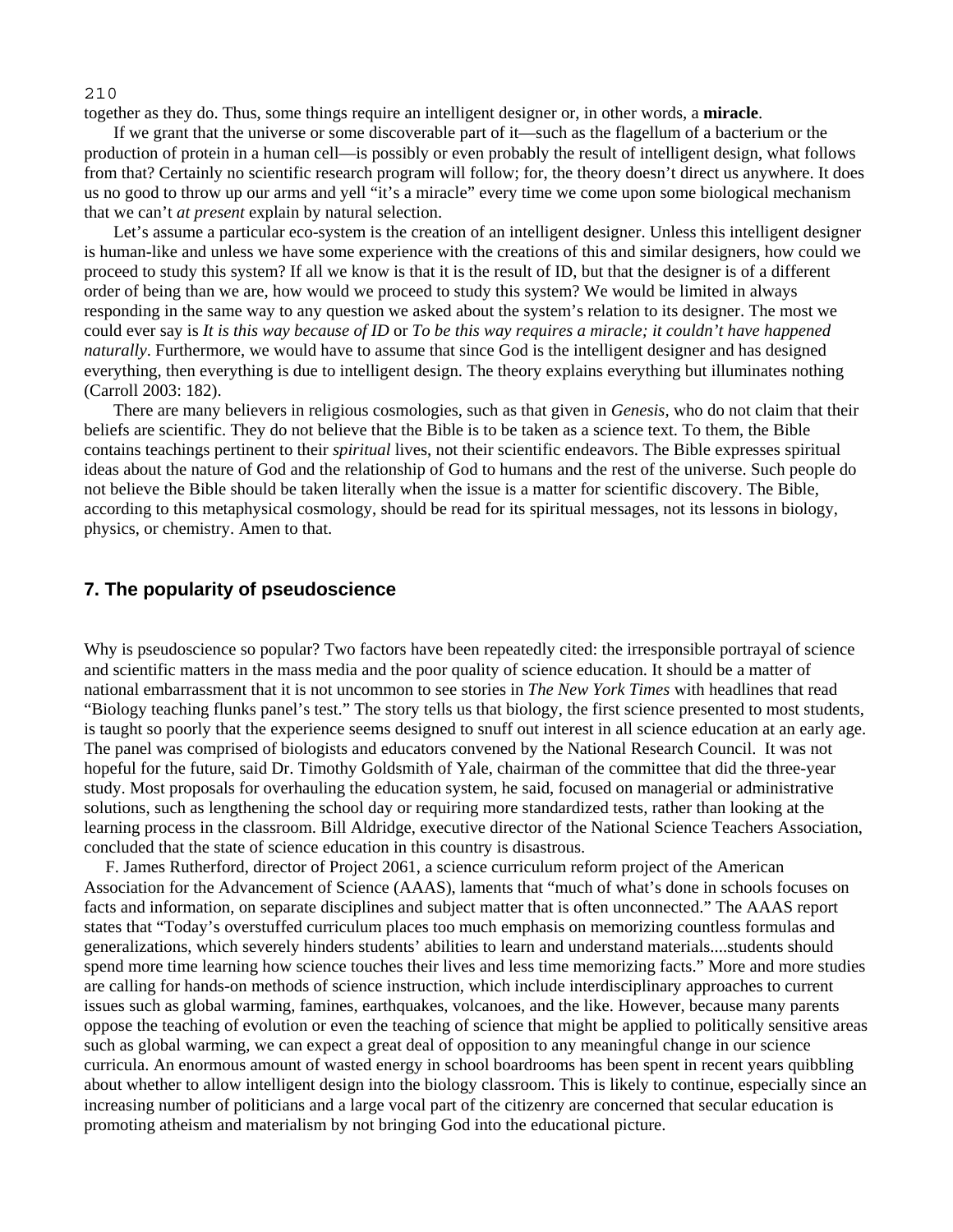Rutherford gives an example of good and bad science education in teaching about cells. High school texts list 120 technical words about the cell, and students are often required to memorize the words. "We found that 11 of the words were sufficient," he said. "If you concentrate on what goes on in the cell, how it relates to the system, you come out with a deeper understanding." The committee doesn't want to eliminate learning facts, just reduce the workload so time can be spent on understanding what the terms are about. It seems, then, that unless we change the way science is taught to our young people, it is unlikely that many of them will come away with an understanding of the nature of science, much less with a desire to scientifically understand the world they live in.

 According to Martin Gardner, poor science instruction is only one of several reasons for the rise in pseudoscience. In his view, there are several main reasons for the increase in wild beliefs: "The decline of traditional religious beliefs among the better educated, the resurgence of Protestant fundamentalism, the disenchantment with science for creating a technology that is damaging the environment and building horrendous war weapons, and the increasingly poor quality of science instruction on all levels of schooling...." An overlooked factor, according to Gardner, is "the role of the media as feedback," especially movies and television. He writes, "just as mild porn stimulates a demand for pornier porn, and mild violence a demand for more violent violence, so does crazy science create a demand for crazier science." Television and movies "rapidly accelerate any trend." In Gardner's view, the mass media has a moral obligation not to contribute to "the growing inability of citizens to tell good science from bad" by programs such as *Exploring the Unknown,* which present numerous 'paranormal' events claimed to be on the new frontiers of modern science, when in fact everything shown is "considered rubbish by the entire science community." Such shows far outnumber scientifically grounded programs such as *NOVA* or *Scientific American Presents*.

 On the other hand, wishful thinking and human gullibility should not be discounted as essential explanatory factors in understanding why pseudosciences continue to have widespread appeal even in an Age of Science. Human beings seem to be very uncomfortable in the face of what seems inexplicable. We seem to have a need to make sense out of everything. We also like mysteries and seem to prefer supernatural or paranormal explanations to scientific ones, especially if the non-scientific explanations are not too technical and fill us with a sense of excitement and wonder. Many fear that science is telling us that there is no meaning to our lives, that we are just so much 'dirt' that will pass back into the universe of wandering atomic particles when our time is up. They want hope; belief in things spiritual and paranormal gives them that hope.

 The following is an extreme example of the lengths to which some people will go to maintain their wild beliefs, yet it exemplifies a common problem: rationalization to maintain even obviously false beliefs. Marian Keech was the leader of a UFO cult in the 1950s. She claimed to get messages from extraterrestrials known as The Guardians, through automatic writing. Like the Heaven's Gate folks forty years later,<sup>13</sup> Keech and her followers, known as The Seekers or The Brotherhood of the Seven Rays, were waiting to be picked up by flying saucers. In Keech's prophecy, her group of eleven was to be saved just before the earth was to be destroyed by a massive flood on December 21, 1954. When it became evident that there would be no flood and the Guardians weren't stopping by to pick them up, Keech

became elated. She said she'd just received a telepathic message from the Guardians saying that her group of believers had spread so much light with their unflagging faith that God had spared the world from the cataclysm…Most disciples not only stayed but, having made that decision, were now even more convinced than before that Keech had been right all along....Being wrong turned them into true believers (Levine 2003: 206).

Rather than give up their belief in the face of strong evidence of its falsehood, their belief became even stronger. Why? Why do people believe obvious falsehoods? According to H. L. Mencken, believing in the "palpably not true" is the "chief occupation of mankind." Maybe he's right.

Michael Shermer, publisher of *Skeptic* magazine, and author of *Why People Believe Weird Things*, says: "More than any other, the reason people believe weird things is because they want to….It feels good. It is comforting. It is consoling." Weird beliefs also offer "immediate gratification." People like weird beliefs because they are simple. Weird beliefs also satisfy the quest for significance: They satisfy our moral needs and our desire that life be meaningful. Finally, he says, people believe weird things because weird things give them hope.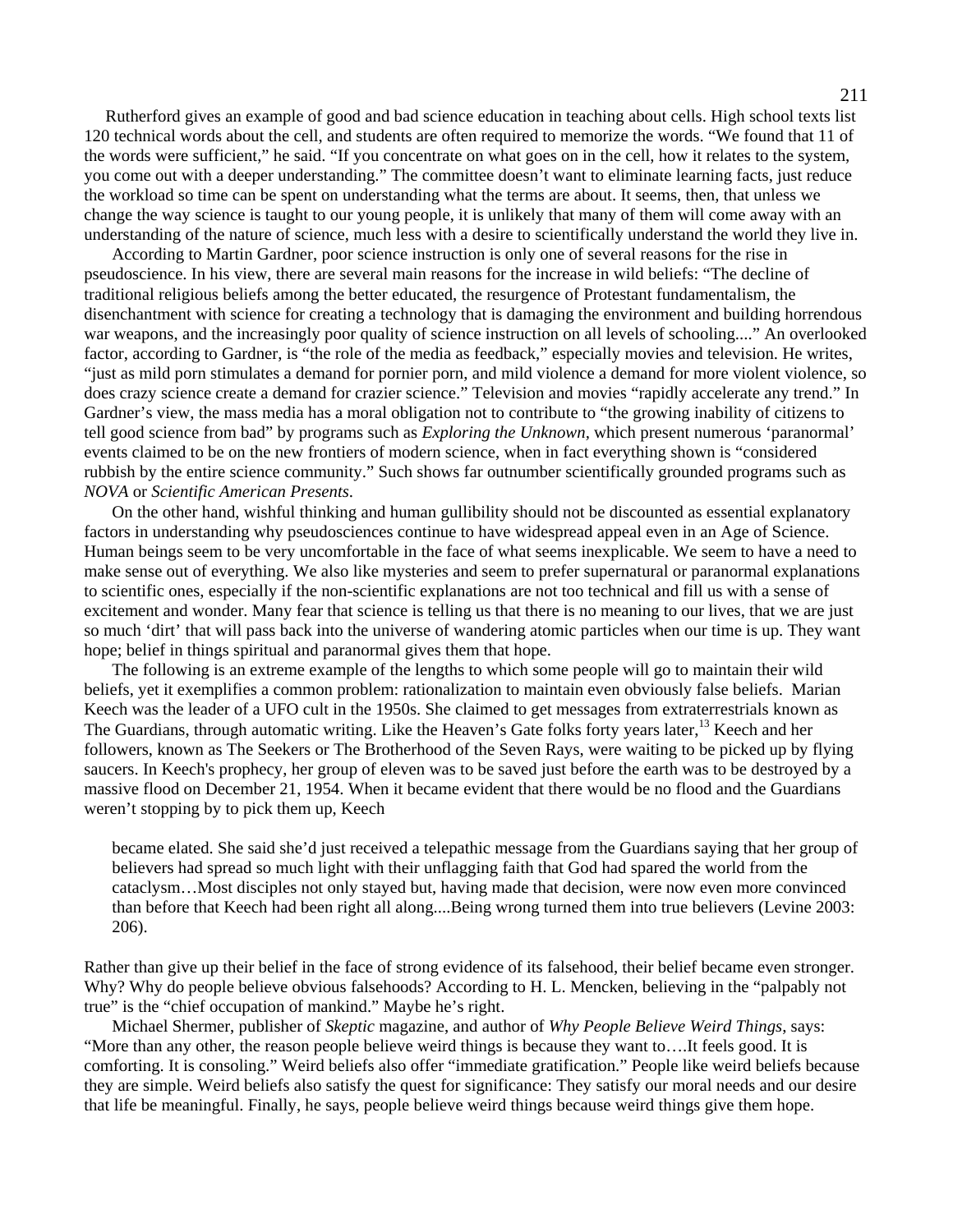We might add *ignorance* to Shermer's list. Ignorance seems to be the main reason many people believe weird things. They simply do not know any better. If they had some knowledge about physics, chemistry, biology, memory, the brain, the body, and the like, they would not even consider many of the crackpot ideas put forth for their consideration. Only a person ignorant of physics and neurology, for example, could consider it reasonable to wear a takionic headband to improve thinking.

Also, many weird beliefs are the beliefs of *groups*, not isolated individuals. They are perpetuated and spread like viruses because of mechanisms such as communal reinforcement. It is always easier to believe something, no matter how wild or weird, if others believe it, too.

Finally, some weird beliefs are empowering. Some people's beliefs make them feel special. They set them apart from the crowd and the ordinary people who just don't get it.

# **8. The Hidden Persuaders**

In 1957, social scientist Vance Packard published a book called *The Hidden Persuaders*, in which he chronicled the many methods that advertisers and marketing experts use in their quest to manipulate the thoughts and actions of consumers. Many years later, two psychologists, Geoffrey Dean and Ivan Kelly (2003), used the expression 'hidden persuaders' to describe perceptual and cognitive illusions that lead us to erroneous beliefs. In this book, we have explored a number of logical fallacies and cognitive illusions—*hidden persuaders*, if you will—that lead people to believe in "the palpably not true."

 Hidden persuaders originate in quite useful adaptations. Seeing patterns, especially causal patterns, is quite beneficial to our species. Recognizing how data support our beliefs and having others share those beliefs are also beneficial. Drawing inferences quickly may mean the difference between life and death. Having hope, reducing tension caused by conflicting ideas, and even deceiving ourselves can be psychologically advantageous. But all of these positive tendencies can become perverted and lead us into error if we are not careful.

 Hidden persuaders sometimes seem to affect people in proportion to their intelligence: the smarter one is the easier it is to develop false beliefs. There are several reasons for this: (1) the hidden persuaders affect everybody to some degree; (2) the smarter one is the easier it is to see patterns, fit data to a hypothesis, and draw inferences; (3) the smarter one is the easier it is to rationalize, i.e., explain away strong evidence contrary to one's belief; and (4) smart people are often arrogant and incorrectly think that they cannot be deceived by others, the data, or themselves.

If you have learned nothing else from reading this book, I hope you will have learned, as Michael Novak put it: "Our capacity for self-deception has no known limits."

#### 212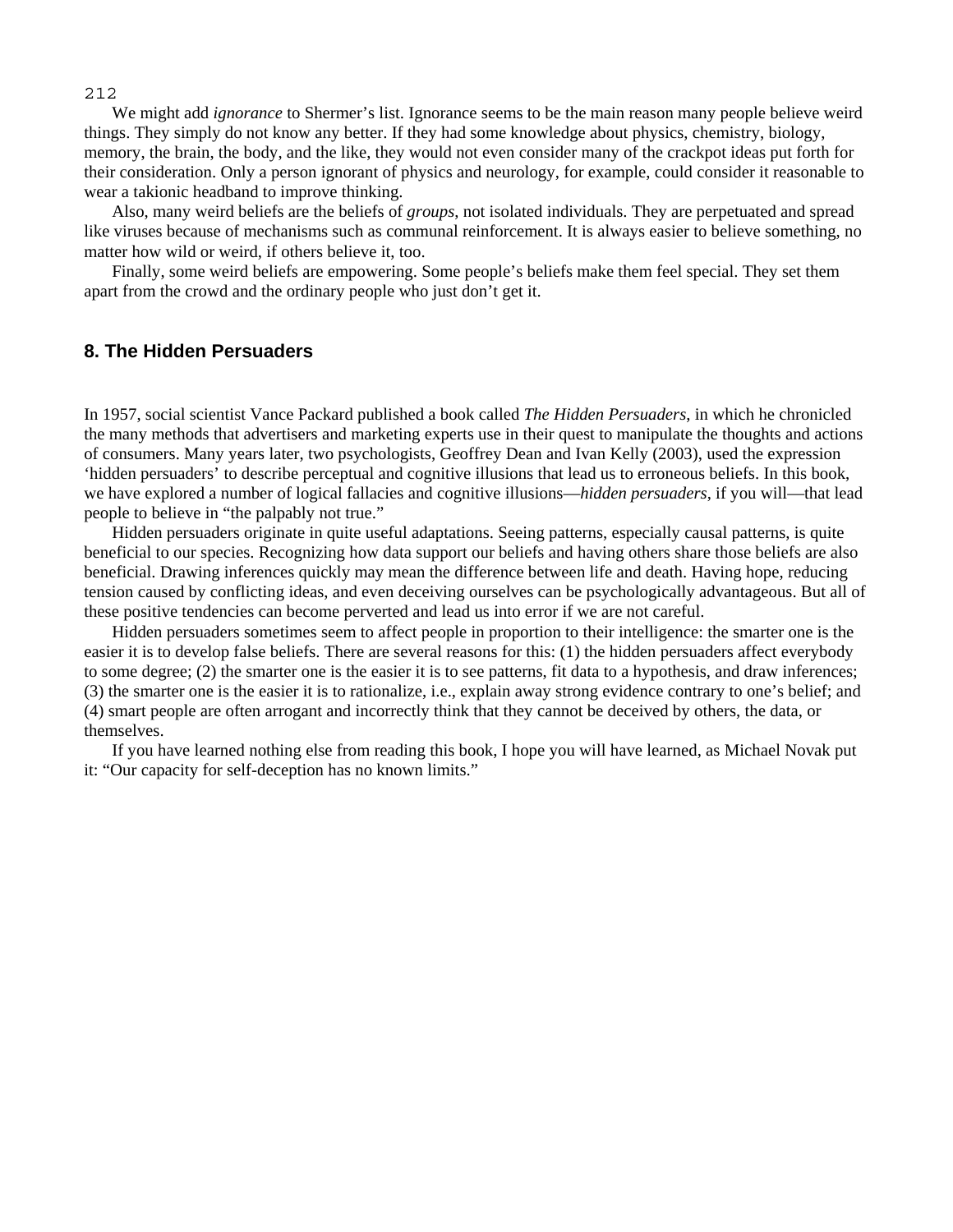# **Exercise 9-1 Self-test: True or false?** (Check your answers in Answers to Selected Exercises.)

- 1 Non-empirical, non-scientific theories attempt to explain concepts or values, or are prescriptive in nature, or they attempt to explain natural phenomena in ways that are not empirically testable.
- 2 To be likely, a scientific explanation usually must be in accordance with current knowledge, beliefs, laws and principles of the field in which the explanation is made.

3 Every test a scientific theory passes confirms it, but only thousands of passed tests will prove with absolute certainty a scientific theory.

4 The mass media, especially television, have historically shown a great concern for presenting accurate scientific information.

5 The best scientific and metaphysical theories have nothing in common.

6 Pseudoscientists are rarely motivated by an overriding commitment to religious dogma or mythology.

7 Scientific theories connect directly to experience and observation in an essential and profound way.

8 Metaphysical theories can be empirically confirmed to a lesser degree than scientific theories.

9 What distinguishes science from pseudoscience is that scientists are not dogmatic while pseudoscientists are.

10 A critical thinker must try to establish a complete set of *a priori* conditions which a theory must meet before any reasonable person should accept it.

- 11 There are many believers in a religious cosmology such as that given in *Genesis* who do not claim that their beliefs are scientific.
- 12 One sign that an empirical idea is not scientific is the claim that the idea is absolutely certain and irrefutable.
- 13 Any good theory must be free from self-contradictions, consistent with experience, and free of *ad hoc* hypotheses to patch up holes or weaknesses.

14 Any reasonable test of psychic powers should have a protocol that specifically determines *before the experiment begins* exactly when the experiment will begin and when it will end.

- 15 The moral of Piltdown is that science is fallible, a human activity that does not always take the most direct route in fulfilling its aim of understanding nature.
- 16 Scientists seek facts, but sometimes the best they can do is theories.

17 Many people, including the highly educated, may be attracted to pseudoscience because of ignorance regarding the nature of science.

18 The proponent of a novel idea in science must provide very good reasons for rejecting established principles because the established views are considered infallible.

- 19 The dogmatism of science—the tendency to interpret facts in light of currently accepted theories—is not absolute but relative.
- 20 When a pseudoscientist says that he or she believes in astrology or biorhythms or dianetics, etc., because it *works*, he or she usually means that there is anecdotal evidence the theory fits some data.
- 21 The ganzfeld studies prove beyond any reasonable doubt that telepathic communication does happen.

22 If a metaphysical theory is not self-contradictory and is consistent with the evidence of experience, it cannot be shown to be false.

- 23 Good scientists generally back up their theories with appropriate anecdotes.
- 24 The more intelligent a person is the less likely she is to be negatively affected by the hidden persuaders.
- 25 Sciences are built on axioms and claim *a priori* knowledge of the number of causal mechanisms that must exist for any phenomena.
- 26 Parapsychology, astrology, and dianetics are pseudosciences.
- 27 Pseudoscientific theories are put forth as if they are scientific when they are not.
- 28 If a scientific cosmology is inconsistent with a metaphysical cosmology, an empirical test must be done to determine which is the better theory.
- 29 The distinguishing feature of non-scientific theories is that they are not capable of being tested by experience.
- 30 To be a reasonable scientific explanation, it is enough that the explanation be a possible and consistent account of phenomena.
- 31 Intelligent design theory is considered a reasonable alternative to the theory of natural selection by most biologists; that is why the National Science Foundation insists it be part of the biology curriculum.
- 32 To be able to test a theory by experience means to be able to predict certain observable or measurable consequences from the theory.
- 33 To say of a scientific theory that it *works* means that it is empirically rich: many specific predictions have been deduced from it with accuracy; it is compatible with other scientific theories; it explains a great deal.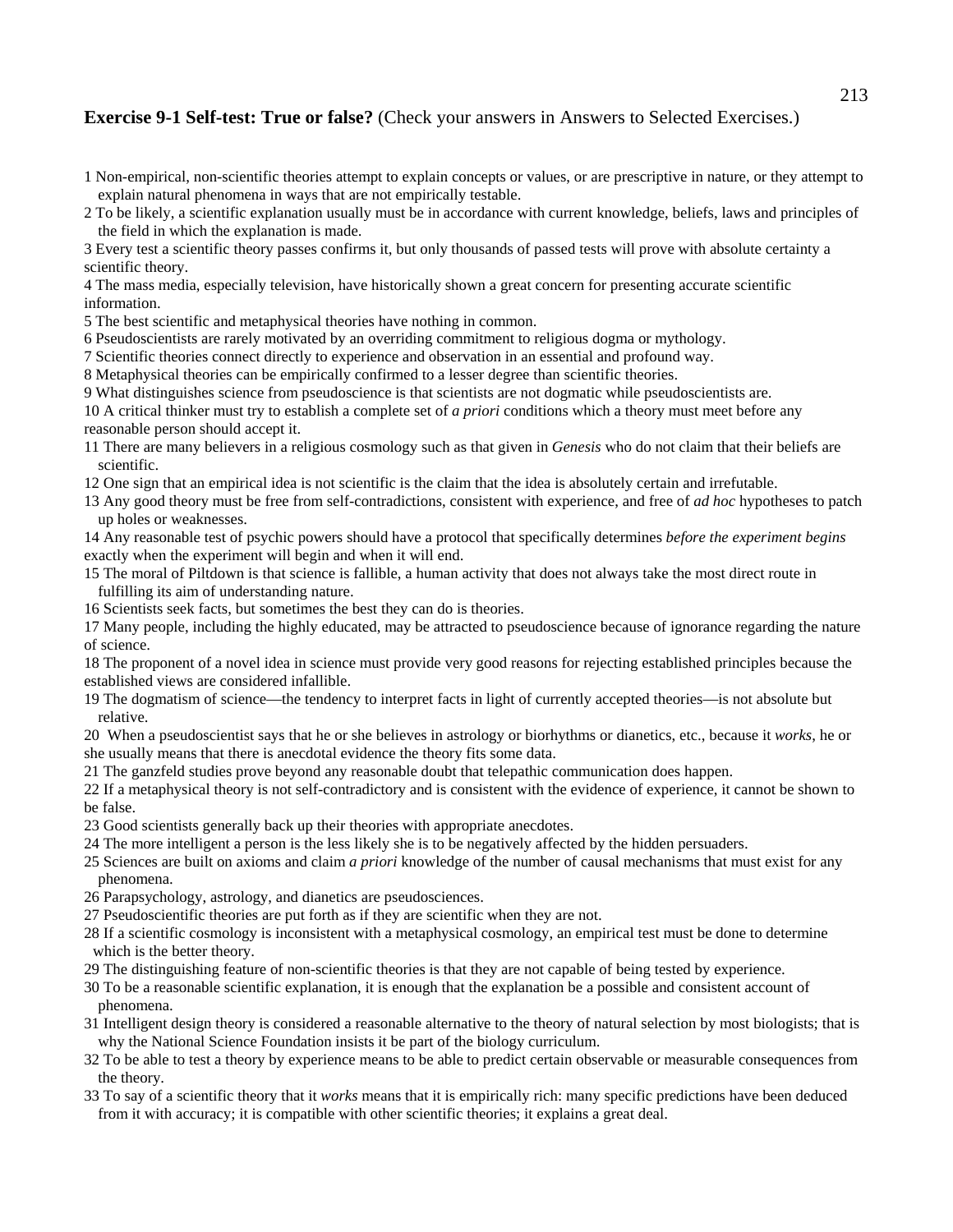34 Parapsychology tries to observe unexplainable phenomena.

35 A good scientific theory ought to be capable of being used to make *specific* predictions, not vague ones.

36 The history of science is the history of one absolute truth being built upon other absolute truths.

37 To say that a scientific theory is "very rich" is to say that many empirical hypotheses can be generated from it, each one serving as another test of the theory.

38 The greater the number of severe tests a scientific theory has passed, the greater its degree of confirmation and the more reasonable it is to accept it.

39 If a metaphysical theory is inconsistent with the evidence of experience, it is not a good theory.

40 Pseudoscience is distinguished by its refusal to be guided by factual evidence and logical reasoning because its commitment is to dogma itself, not to evidence or fallible truth.

41 Facts are used to test scientific theories.

42 All scientific theories attempt to make sense out of the phenomena they are put forth to explain.

43 A necessary consequence of scientific claims being falsifiable is that they are also highly improbable.

44 Pseudoscience is characterized by its theories being false.

45 Scientific theories vary in degree of probability from the highly improbable to the highly probable.

46 A sign that a theory is not scientific is the fact that the theory is not falsifiable.

47 Scientific theories are explanations of events.

#### **Exercise 9-2**

**Evaluate the following theory. Can you come up with a better theory than the one given? Why is yours better?** 

### **The Dreams of College Students**

**The three most frequently occurring kinds of dreams of college students are (1) dreams of falling, (2) dreams of being pursued or attacked, and (3) dreams of attempting to perform a task but failing.** 

**Dreams of falling obviously originate with our tree-dwelling ancestors. Any miscalculation or neglect of the laws of gravity could mean death. If you wanted to survive, you had to stay aware of where you were. Ever present throughout the day, this awareness naturally made its way into dreams at night, where it continued to serve its purpose. The falling dream was an evolutionary mechanism to keep the primate in a tree from tossing and turning in its sleep, a habit that could be fatal.** 

**Being pursued or attacked also originated with our ancient ancestors. There is little difficulty in imagining how the early hominids felt about saber-toothed tigers. The fear of being eaten was a formidable anxiety. If you weren't alert, you perished. Anxiety about being eaten made early man a light sleeper. The horror of attack-and-pursuit nightmares would have occurred quite often, keeping early man alert and awake.** 

**Finally, attempting a task and repeatedly failing symbolizes the struggle of man's intelligence against the forces of nature. If a hominid tried to invent a new weapon during his waking hours but continually failed, he would be likely to dream about his efforts. He might dream about throwing stones at animals and recognize how inefficient the practice is. He might dream that during one hunt he had been jabbed by a sharp stick while running through the forest, and then he might see that a spear could be invented.**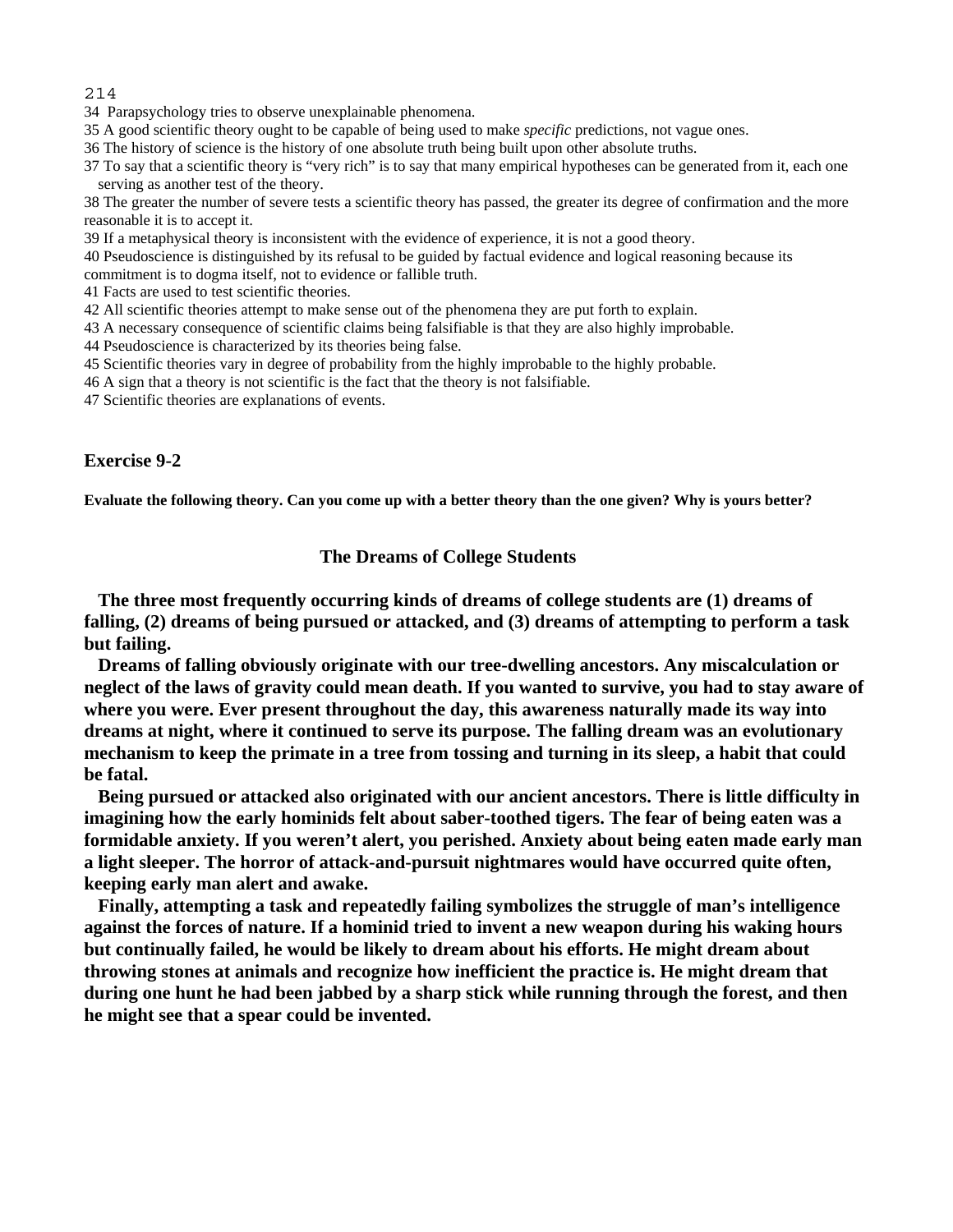# **Exercise 9-3**

#### **Research and evaluate one or more of the following theories. Determine if the theory is scientific or not.**

- 1 The theory of evolution
- 2 The theory of determinism
- 3 The global warming theory
- 4 The Big Bang theory
- 5 The virus theory of contagious diseases
- 6 The retributive or utilitarian theory of punishment
- 7 The theory of intelligent design
- 8. Auras
- 9. Psychic photography (thoughtography)
- 10. The psychological theory of "repression"

### **Exercise 9-4**

**Invent a pseudoscientific theory regarding (a) the healing power of color; (b) math anxiety; (c) romantic love; (d) sexism; (e) I. Q. enhancement through power breathing; or (f) some phenomenon of your own choosing.** 

# **Bibliography - Chapter Nine**

Beveridge, W. I. B. (1957). *The Art of Scientific Investigation.* Vintage Books.

- Beyerstein, Barry and Dayle F. Beyerstein (1991). Editors. *The Write Stuff Evaluations of Graphology, the Study of Handwriting Analysis.* Prometheus Books.
- Bronowski, Jacob (1973). *The Ascent of Man.* Little, Brown and Company.
- Carroll, Robert Todd (2003). *The Skeptic's Dictionary: A Collection of Strange Beliefs, Amusing Deceptions, and Dangerous Delusions*. Wiley & Sons.
- Dawes, Robyn M. (1994). *House of Cards Psychology and Psychotherapy Built on Myth.* The Free Press.
- Dean, Geoffrey and Ivan Kelly (2003). "Is Astrology Relevant to Consciousness and Psi?" *Journal of Consciousness Studies*. Volume 10, No. 6-7, June-July.
- Friedlander, Michael W. (1995). *At the Fringes of Science.* Westview Press.
- Friedlander, Michael W. (1972).*The Conduct of Science*. Prentice-Hall.
- Gardner, Martin (1983). *The WHYS of a Philosophical Scrivener.* Quill.
- Gardner, Martin (1981). *Science: Good, Bad and Bogus.* Prometheus Books.
- Gardner, Martin (1957). *Fads and Fallacies in the Name of Science.* Dover Publications, Inc.
- Ronald, Giere. (2004). *Understanding Scientific Reasoning*, 5th ed. Wadsworth.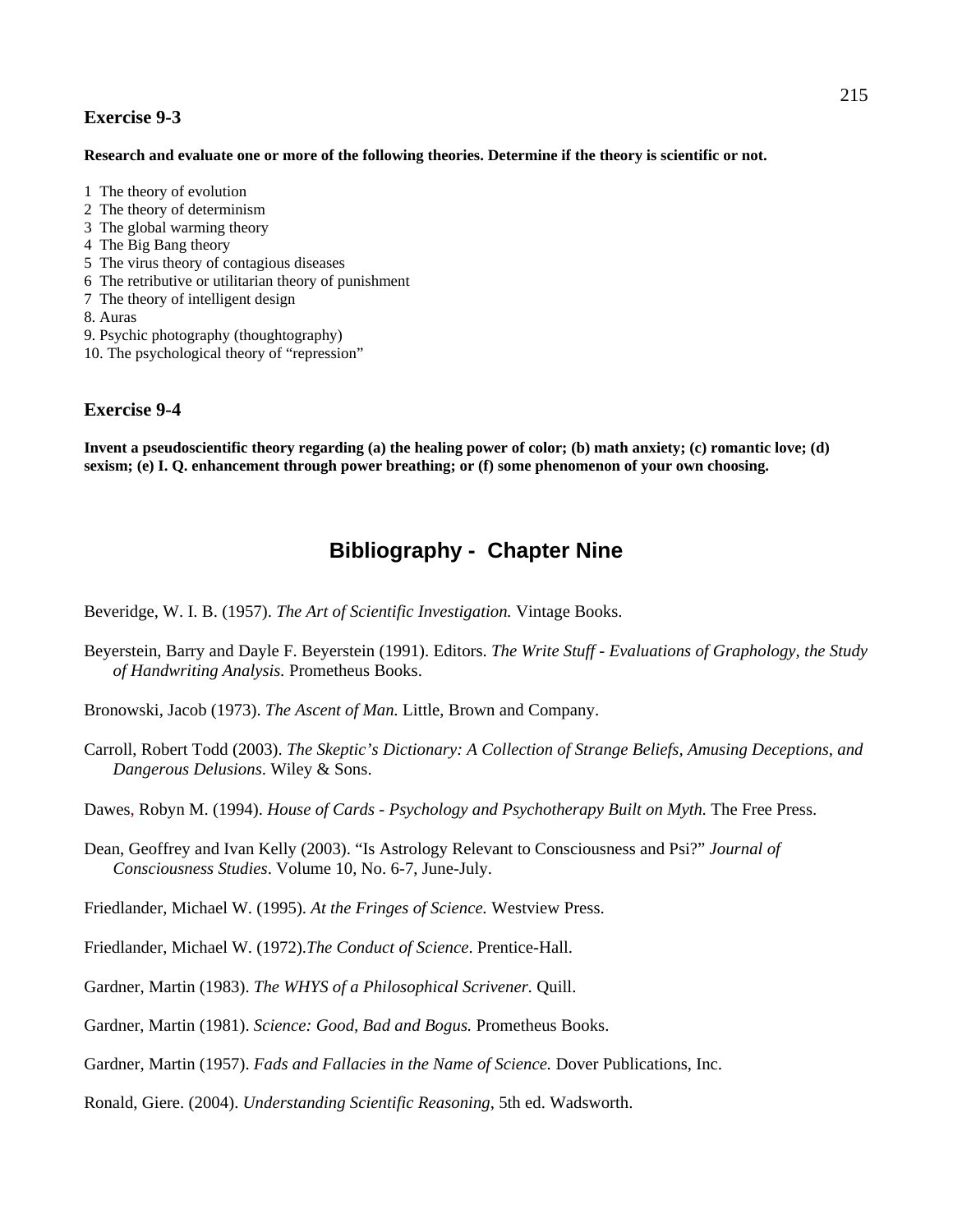- Gould, Stephen Jay (1983). "Evolution as Fact and Theory," in *Hen's Teeth and Horse's Toes*. W.W. Norton & Company.
- Gould, Stephen Jay (1982). "Piltdown Revisited," in *The Panda's Thumb.* W.W Norton and Company.

Gould, Stephen Jay. (1979). *Ever Since Darwin.* W.W. Norton & Company.

Hansel C.E.M. (1989). *The Search for Psychic Power: ESP and Parapsychology Revisited*. Prometheus Books.

Hines, Terence (1990). *Pseudoscience and the Paranormal.* Prometheus Books.

Keene, Lamar M. (1997). *The Psychic Mafia*. Prometheus Books.

- Kourany, Janet A. (1997). *Scientific Knowledge: Basic Issues in the Philosophy of Science*, 2nd ed. Wadsworth Publishing Co.
- Larson, Edward J. (2004). *Evolution: The Remarkable History of a Scientific Theory*. Modern Library.
- Levine, Robert (2003). *The Power of Persuasion How We're Bought and Sold.* John Wiley & Sons.

Popper, Karl R. (1959). *The Logic of Scientific Discovery*. Harper Torchbooks.

Radner, Daisie and Michael (1982). *Science and Unreason*. Wadsworth Publishing Co.

Randi, James, (1982). *Flim-Flam! Psychics, ESP, Unicorns, and Other Delusions.* Prometheus Books.

Sagan, Carl (1995). *The Demon-Haunted World: Science as a Candle in the Dark.* Random House.

Sagan, Carl (1979). *Broca's Brain.* Random House.

Shermer, Michael (2002). *Why People Believe Weird Things: Pseudoscience, Superstition, and Other Confusions of Our Time.* 2<sup>nd</sup> rev. ed. Owl Books.

Stein, Gordon (1996). Editor, *The Encyclopedia of the Paranormal.* Prometheus Books.

# **Notes – Chapter Nine**

<sup>&</sup>lt;sup>1</sup> The ABC television network showed a mini-series based on MacLaine's book *Out on a Limb*. It depicts MacLaine conversing with spirits through channeler Kevin Ryerson. One of the spirits who speaks through Ryerson is a contemporary of Jesus called "John." This "John" doesn't speak Aramaic--the language of Jesus--but a kind of Elizabethan English. "John" tells MacLaine that she is co-creator of the world with God. MacLaine, a consummate egoist, becomes ecstatic to find out that she is right about a belief she'd expressed earlier, viz., that she IS God. Cf. Martin Gardner, "Isness Is Her Business," *New York Review of Books*, April 9, 1987.

<sup>2</sup> Alice Kahn, "Channeling for Dollars," *The San Francisco Chronicle*, April 19, 1987. Kahn's article was based on her attendance at one of the sessions. She also notes that for \$125 anyone could attend the 3rd annual Michael Retreat at Harbin Hot Springs for "shamanic rituals, dream-sharing, breakfast and dinner."

<sup>3</sup> *Abduction: Human Encounters with Aliens* (New York: Scribners, 1994) by John E Mack.